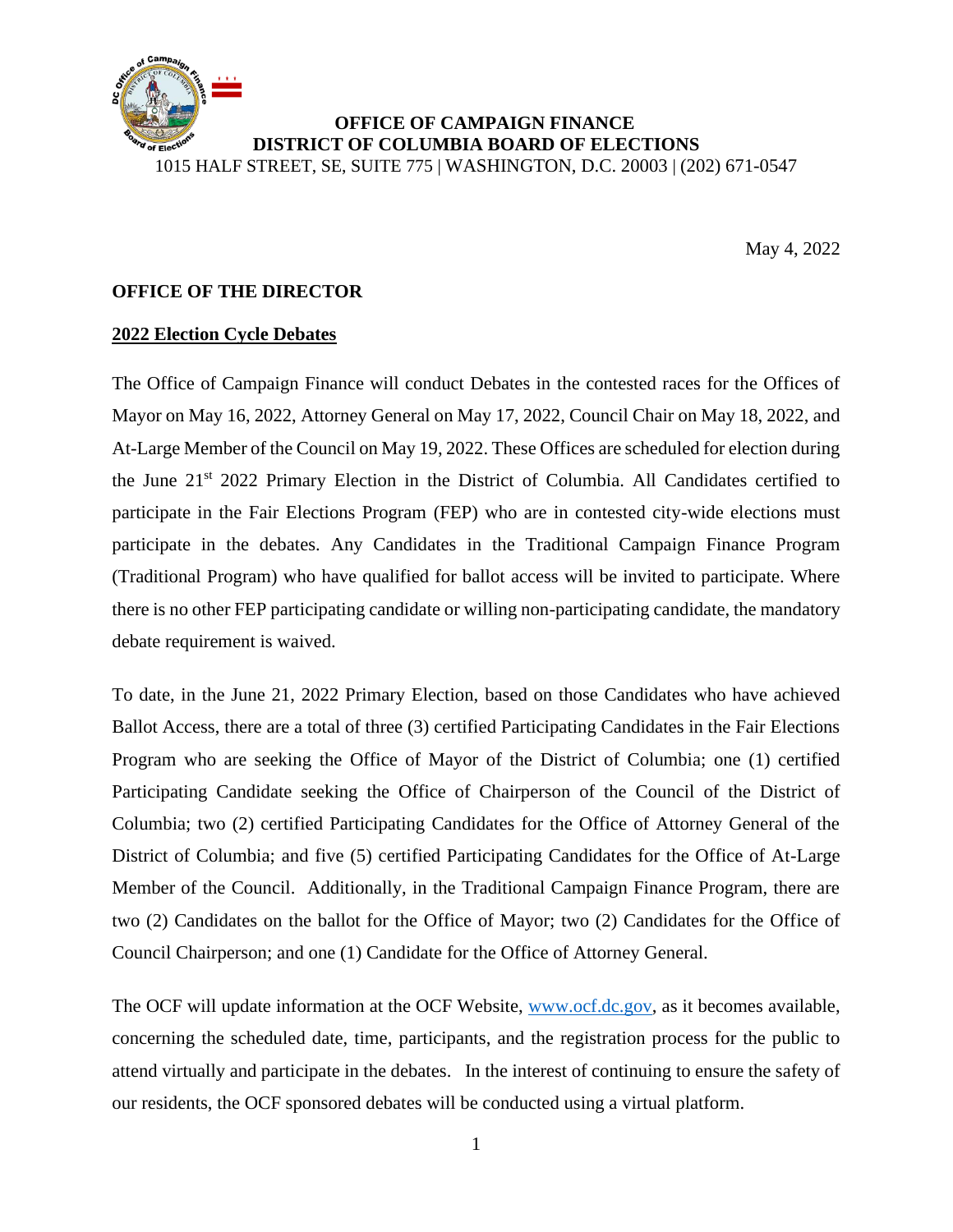# **Community Outreach**

During April 2022, information on the Agency's Traditional and Fair Elections Programs was discussed at the following locations/events:

- April  $4^{\text{th}}$  ANC 4B
- April  $12<sup>th</sup> 1200$  Block I St, SE (Potomac Gardens)
- April  $13<sup>th</sup> 4200$  6th St, SE (Henley Elementary)
- April  $14<sup>th</sup> 1800$  Block Good Hope Rd, SE (Anacostia Public Library)
- April  $20<sup>th</sup>$  Tenley-Friendship Library

# **Fiscal Year 2023 Proposed Budget Request**

On April 7, 2022, presented Testimony on the Fiscal Year 2023 Budget Request of the Office of Campaign Finance before the Committee on the Judiciary and Public Safety of the Council of the District of Columbia.

# **FAIR ELECTIONS PROGRAM DIVISION**

The following is an accounting of the FEP's production stats for April 2022:

# **AUTHORIZED BASE AMOUNT AND MATCHING PAYMENTS**

By way of background, the 2020 Election Cycle was the first election cycle during which the Fair Elections Program was fully implemented. The total sum of **\$4,016,797.64** was disbursed from the FAIR ELECTIONS FUND in BASE AMOUNT (\$1,120,000.00) AND MATCHING PAYMENTS (\$2,896,797.64) to the Thirty-six (36) Candidates certified in the Fair Elections Program to participate in the June 2, 2020, Primary Election, the June 16, 2020, Special Election (also conducted during this timeframe), and the November 3, 2020, General Election. The 2020 Election Cycle closed on November 3, 2020, and the 2020 Special Election Cycle closed on June 16, 2020.

As of this date during the 2022 Election Cycle, the total sum of **\$8,594,293.68** has been authorized for disbursement from the FAIR ELECTIONS FUND in BASE AMOUNT AND MATCHING PAYMENTS to the Thirty-Three (33) Candidates certified in the Fair Elections Program to participate in the June 21, 2022 Primary Election and the November 8, 2022 General Election.

## **Candidates certified in the Fair Elections Program for the 2022 Election Cycle (10) and disbursements authorized from the Fair Elections Fund to Participating Candidates (39) during the Month of April 2022:**

- 1. Robert White, Robert for DC. On April 5, 2022, the sum of \$2,075.00 was authorized for additional Matching Payments to the previously certified Participating Candidate.
- 2. David Krucoff, David for Ward 3. On April 6, 2022, the sum of \$950.00 was authorized for additional Matching Payments to the previously certified Participating Candidate.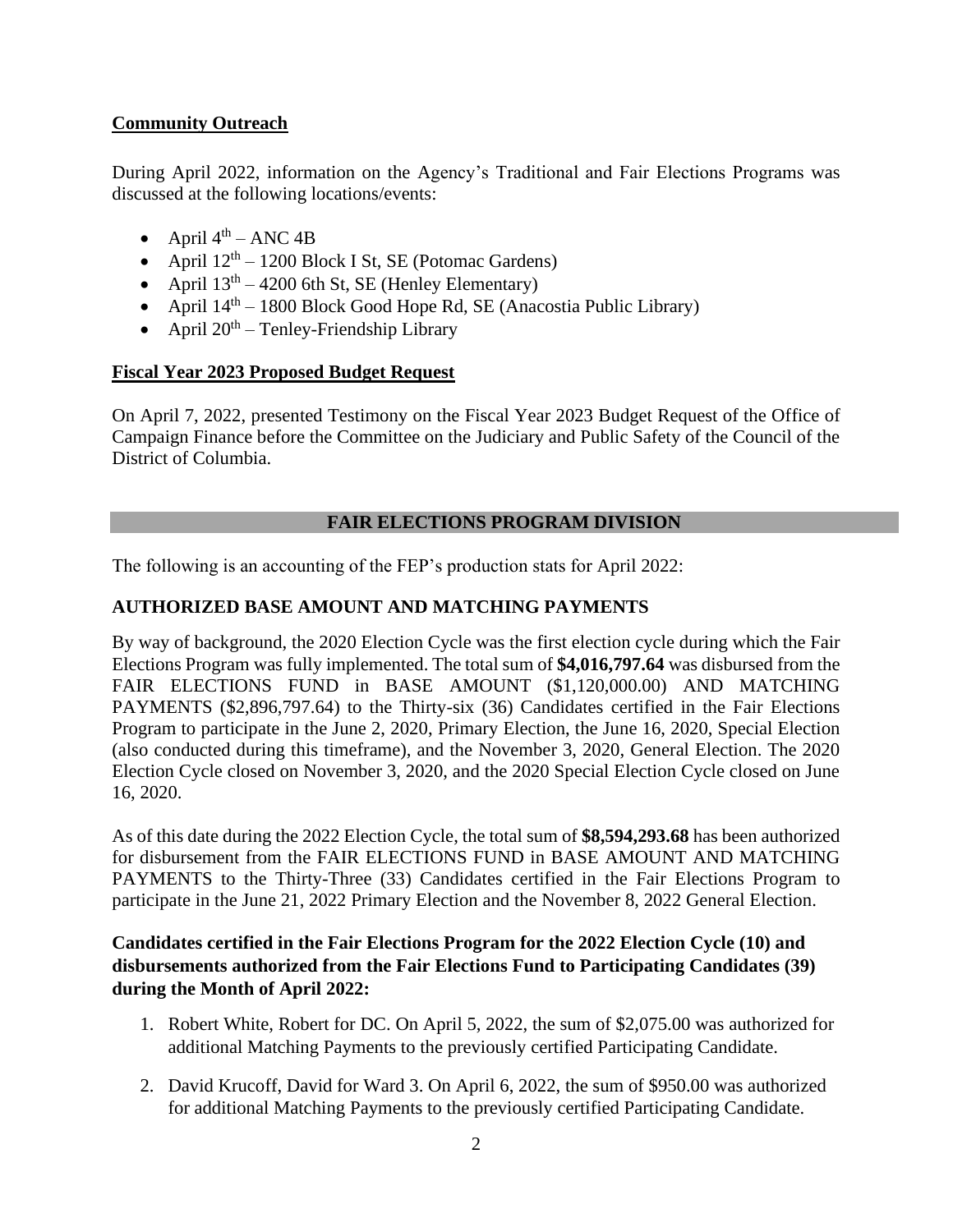- 3. Benjamin Zoltan Bergmann, Ben for Ward 3. The Candidate was certified on April 6, 2022, as a Participating Candidate in the FEP in the June 21, 2022, Primary Election for the Covered Office of Council for Ward 3, and the sums of \$20,000.00, for the First Half of the Base Amount Payment for this Covered Office and \$28,075.00 in Matching Payments were authorized for disbursement.
- 4. Beau Finley, Beau Finley for Ward 3. The Candidate was certified on April 6, 2022, as a Participating Candidate in the FEP in the June 21, 2022, Primary Election for the Covered Office of Council for Ward 3, and the sums of \$20,000.00, for the First Half of the Base Amount Payment for this Covered Office and \$37,485.00 in Matching Payments were authorized for disbursement.
- 5. Salah V. Czapary, Elect Salah V. Czapary. The Candidate was certified on April 11, 2022, as a Participating Candidate in the FEP in the June 21, 2022, Primary Election for the Covered Office of Council for Ward 1, and the sums of \$20,000.00, for the First Half of the Base Amount Payment for this Covered Office and \$47,531.10 in Matching Payments were authorized for disbursement.
- 6. Monte Corbett Monash, The Friends of Monte Ward 3. The Candidate was certified on April 11, 2022, as a Participating Candidate in the FEP in the June 21, 2022, Primary Election for the Covered Office of Council for Ward 3, and the sums of \$20,000.00, for the First Half of the Base Amount Payment for this Covered Office and \$41,050.00 in Matching Payments were authorized for disbursement.
- 7. Giuseppe Urberto Niosi, The Niosi 2022, The Candidate was certified on April 11, 2022, as a Participating Candidate in the FEP in the June 21, 2022, Primary Election for the Covered Office of At-Large Council Member, and the sums of \$20,000.00, for the First Half of the Base Amount Payment for this Covered Office and \$70,615.00 in Matching Payments were authorized for disbursement.
- 8. David Krucoff, David for Ward 3. On April 11, 2022, the sum of \$6,175.00 was authorized for additional Matching Payments to the previously certified Participating Candidate.
- 9. Eric James Goulet, the Eric Goulet for Ward 3. The Candidate was certified on April 11, 2022, as a Participating Candidate in the FEP in the June 21, 2022, Primary Election for the Covered Office of Council for Ward 3, and the sums of \$20,000.00, for the First Half of the Base Amount Payment for this Covered Office and \$33,575.00 in Matching Payments were authorized for disbursement.
- 10. Charles Allen, Re-Elect Charles Allen for Ward 6 2022. On April 12, 2022, the sum of \$5,425.00 was authorized for disbursement in additional Matching Payments to this previously certified Participating Candidate.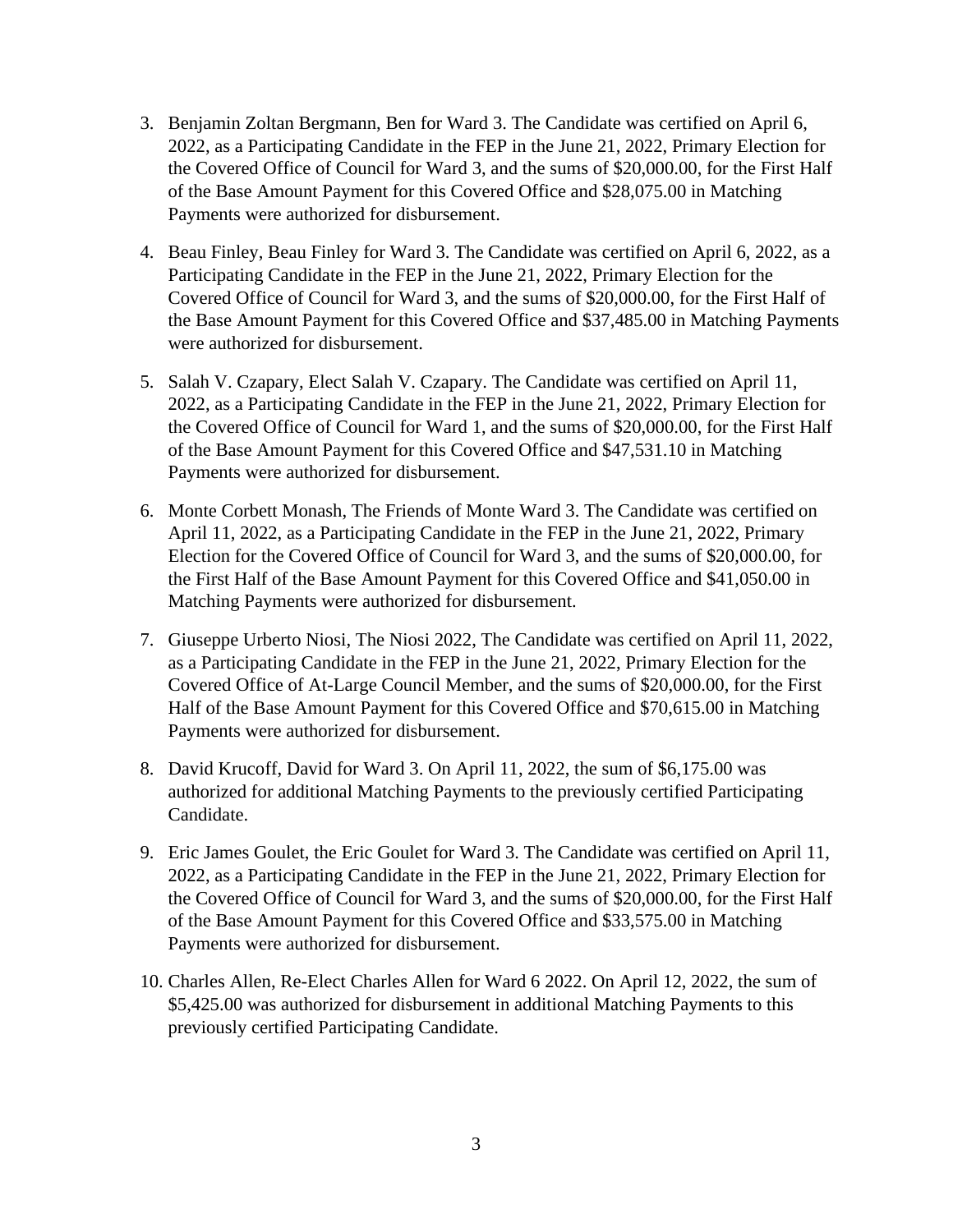- 11. Sabel Harris, Committee to Elect Sabel Harris. On April 12, 2022, the sum of \$4,700.00 was authorized for additional Matching Payments to the previously certified Participating Candidate.
- 12. Gordon Fletcher, Gordon Fletcher for Ward 5. On April 13, 2022, the sum of \$12,650.00 was authorized for disbursement in additional Matching Payments to the previously certified Participating Candidate.
- 13. Muriel Bowser, Re-Elect Muriel Bowser Our Mayor 2022. On April 13, 2022, the sum of \$187,730.00 was authorized for disbursement in additional Matching Payments to this previously certified Participating Candidate.
- 14. Matthew Frumin, Matthew Frumin for Ward 3. On April 14, 2022, the sum of \$16,080.00 was authorized for additional Matching Payments to the previously certified Participating Candidate.
- 15. Robert White, Robert for DC. On April 18, 2022, the sum of \$151,210.00 was authorized for additional Matching Payments to the previously certified Participating Candidate.
- 16. Zachary Parker, Friends of Zachary Parker 2022. On April 18, 2022, the sum of \$30,121.25.00 was authorized for additional Matching Payments to the previously certified Participating Candidate.
- 17. Brianne Nadeau, Brianne for DC 2022. On April 18, 2022, the sum of \$5,931.25.00 was authorized in additional Matching Payments to this previously certified Participating Candidate.
- 18. Erin Palmer, Erin for DC. On April 18, 2022, the sum of \$ 30,461.25 was authorized in additional Matching Payments to this previously certified Participating Candidate.
- 19. Anita Bonds, Anita Bonds 2022. April 18, 2022, the sum of \$7,050.00 was authorized for disbursement in additional Matching Payments to the previously certified Participating Candidate.
- 20. Benjamin Zoltan Bergmann, Ben for Ward 3. On April 18, 2022, the sum of \$4,225.00 was authorized for disbursement in additional Matching Payments to the previously certified Participating Candidate.
- 21. Beau Finley, Beau Finley for Ward 3. On April 18, 2022, the sum of \$2,825.00 was authorized for disbursement in additional Matching Payments to the previously certified Participating Candidate.
- 22. Dexter Williams, the Friends of Dexter. On April 18, 2022, the sum of \$5,880.00 was authorized for disbursement in additional Matching Payments to the previously certified Participating Candidate.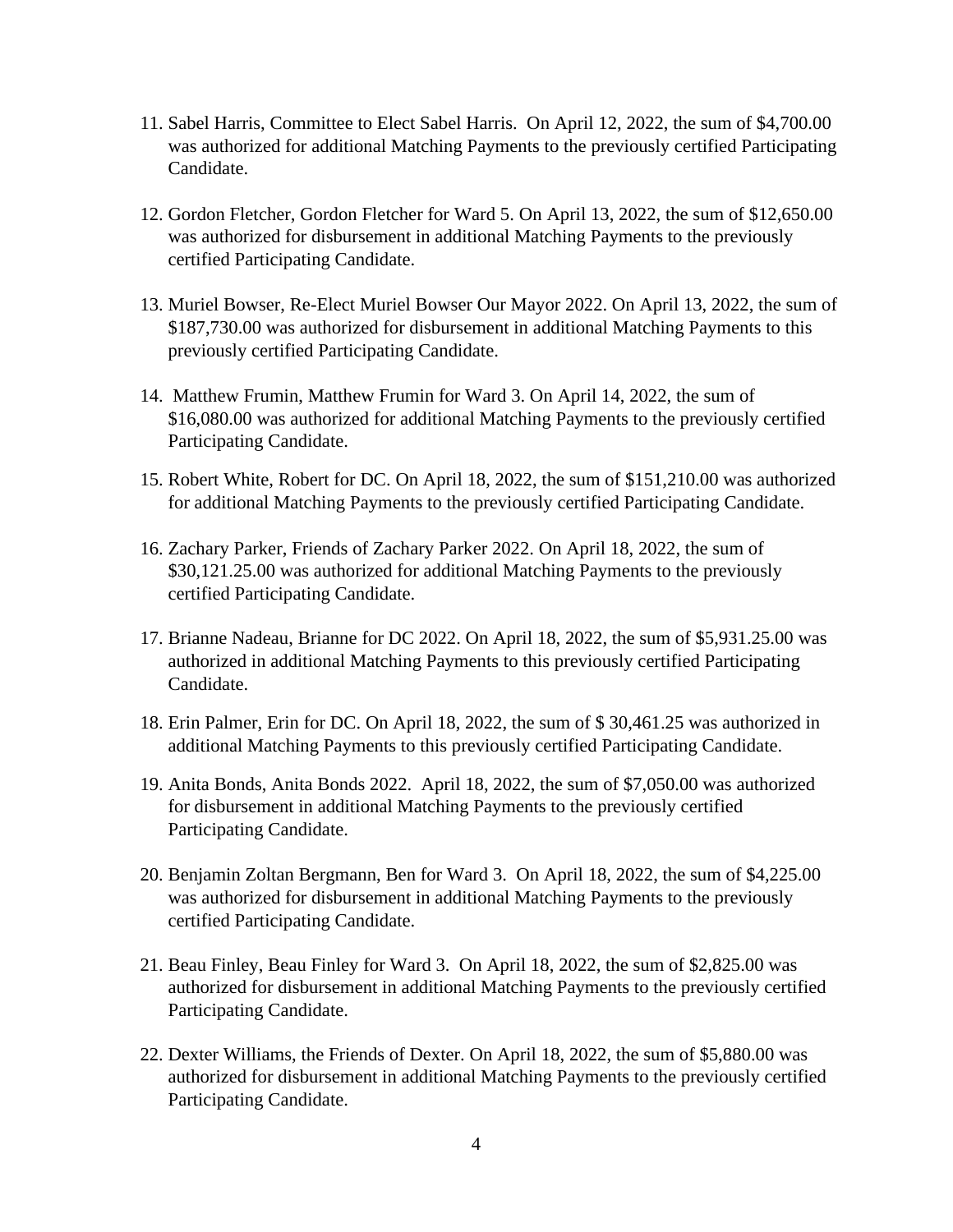- 23. Dexter Williams, Friends of Dexter. On April 19, 2022, the sum of \$33,125.00 was authorized in additional Matching Payments to this previously certified Participating Candidate.
- 24. Elissa Silverman, Elissa for DC. The Candidate was certified on April 19, 2022, as a Participating Candidate in the FEP in the November 8, 2022, General Election for the Covered Office of At-Large Council Member, and the sums of \$20,000.00, for the First Half of the Base Amount Payment for this Covered Office and \$80,970.00 in Matching Payments were authorized for disbursement.
- 25. Ryan Laurence Jones, Ryan Jones for AG. The Candidate was certified on April 19, 2022, as a Participating Candidate in the FEP in the June 21, 2022, Primary Election for the Covered Office of Attorney General, and the sums of \$20,000.00, for the First Half of the Base Amount Payment for this Covered Office and \$139,345.00 in Matching Payments were authorized for disbursement.
- 26. Ryan Laurence Jones, Ryan Jones for AG. On April 19, 2022, the sum of \$530.00 was authorized in additional Matching Payments to this previously certified Participating Candidate.
- 27. Brian L. Schwalb, Brian for DC. On April 20, 2022, the sum of \$72,975.00 was authorized in additional Matching Payments to this previously certified Participating Candidate.
- 28. Salah V. Czapary, Elect Salah V. Czapary. On April 20, 2022, the sum of \$10,050.00 was authorized in additional Matching Payments to this previously certified Participating Candidate.
- 29. Monte Monash, the Friends of Monte for Ward 3. On April 20, 2022, the sum of \$5,150.00 was authorized in additional Matching Payments to this previously certified Participating Candidate.
- 30. Bradley Thomas, Bradley Thomas for DC Council. On April 20, 2022, the sum of \$8,950.00 was authorized in additional Matching Payments to this previously certified Participating Candidate.
- 31. David Krucoff, David for Ward 3. On April 20, 2022, the sum of \$625.00 was authorized in additional Matching Payments to this previously certified Participating Candidate.
- 32. Benjamin Zoltan Bergmann, Ben for Ward 3. On April 21, 2022, the sum of \$275.00 was authorized in additional Matching Payments to this previously certified Participating Candidate.
- 33. Vincent Bernard Orange, the Orange Ward 5. On April 21, 2022, the sum of \$18,675.00 was authorized in additional Matching Payments to this previously certified Participating Candidate.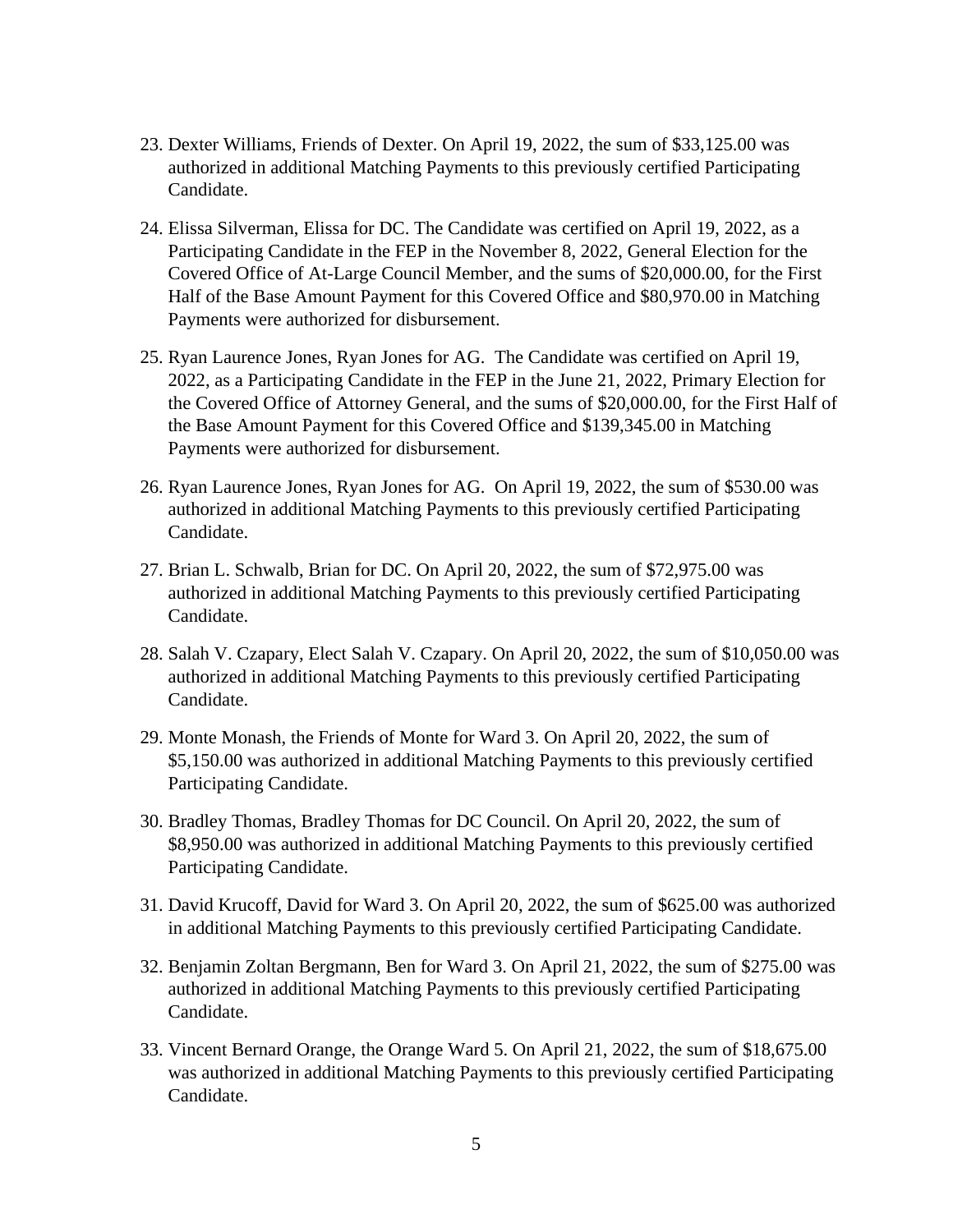- 34. Trayon White, the Tray White for Mayor 2022. The Candidate was certified on April 21, 2022, as a Participating Candidate in the FEP in the June 21, 2022, Primary Election for the Covered Office of Mayor, and the sums of \$80,000.00, for the First Half of the Base Amount Payment for this Covered Office and \$202,450.00 in Matching Payments were authorized for disbursement.
- 35. Zachary Parker, Friends of Zachary Parker 2022. On April 25, 2022, the sum of \$18,675.00 was authorized in additional Matching Payments to this previously certified Participating Candidate.
- 36. Faith Hubbard, Friends of Faith for Ward 5 2022. On April 25, 2022, the sum of \$18,675.00 was authorized in additional Matching Payments to this previously certified Participating Candidate.
- 37. Elissa Silverman, Elissa for DC. On April 25, 2022, the sum of \$1,325.00.00 was authorized in additional Matching Payments to this previously certified Participating Candidate.
- 38. Lisa Gore, Friends of Lisa Gore. On April 27, 2022, the sum of \$7,130.00 was authorized in additional Matching Payments to this previously certified Participating Candidate.
- 39. Graham McLaughlin, Graham for DC. The Candidate was certified on April 27, 2022, as a Participating Candidate in the FEP in the November 8, 2022, General Election for the Covered Office of At-Large Council Member, and the sums of \$20,000.00, for the First Half of the Base Amount Payment for this Covered Office and \$119,765.00 in Matching Payments were authorized for disbursement.

# **DESK REVIEWS AND OTHER ACTIVITIES**

| Desk Reviews of the April 10, 2022 and April 30, 2022, Reports and Amended Reports of Receipts |
|------------------------------------------------------------------------------------------------|
|                                                                                                |
|                                                                                                |

Candidate/Treasurer Consultations:

- 1. Benjamin Zoltan Bergmann, Ben for Ward 3 April 6, 2022
- 2. Beau Finley, Beau Finley for Ward 3 April 6, 2022
- 3. Salah V. Czapary, Elect Salah V. Czapary April 11, 2022
- 4. Monte Corbett Monash, The Friends of Monte Ward 3 April 11, 2022
- 5. Giuseppe Urberto Niosi, The Niosi 2022 April 11, 2022
- 6. Ryan Laurence Jones, Ryan Jones for AG April 19, 2022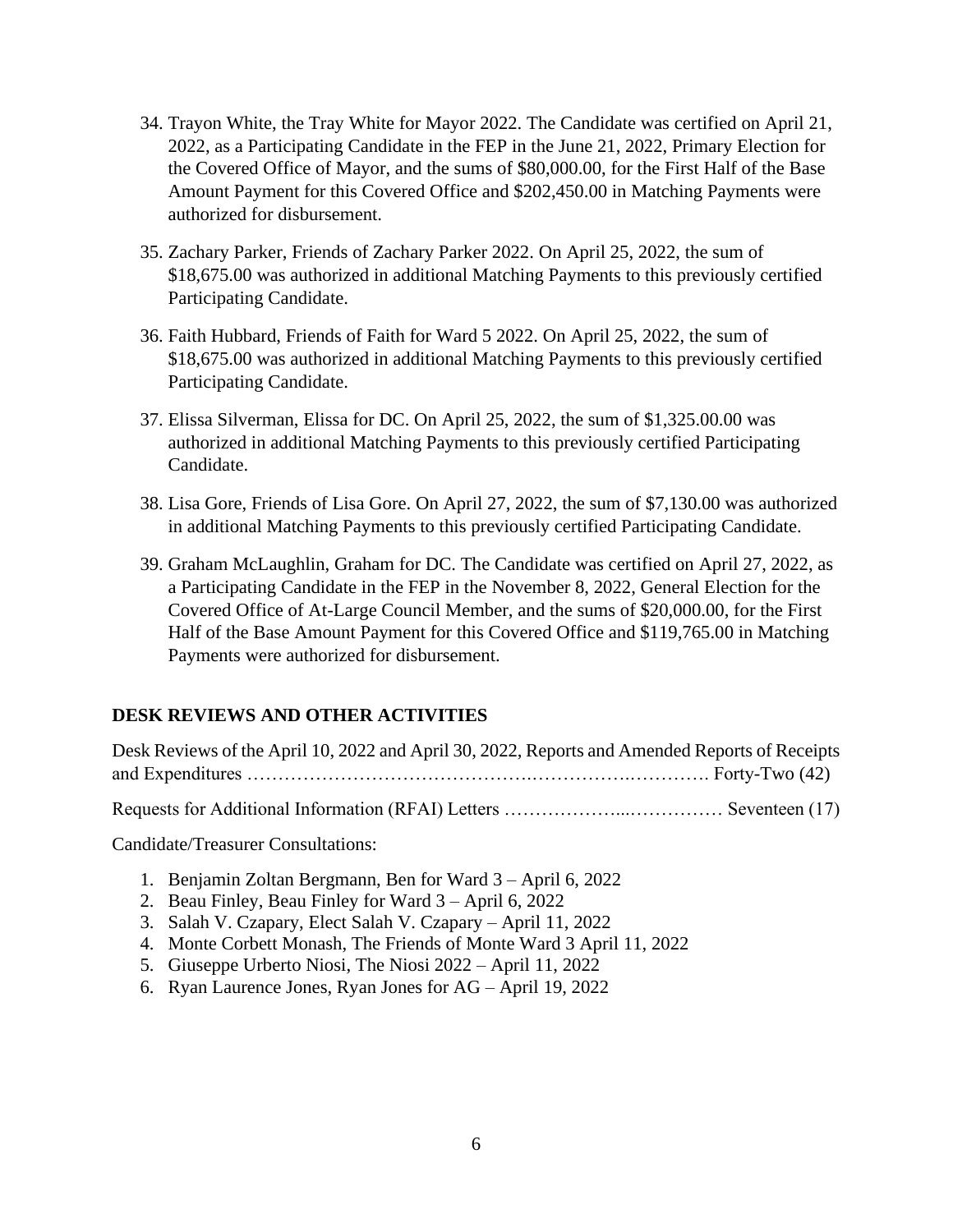## **REMITTED FUNDS**

As of March 30, 2022, the total sum of **\$153,261.39** has been remitted for deposit in the Fair Elections Fund from the campaign operations of Participating Candidates in the 2020 Election Cycle and the June 16, 2020, Special Election.

On March 18, 2022, the Mary Cheh, Cheh 2022 Principal Campaign Committee remitted the sum of \$65,509.51 from the campaign operations of a Certified Candidate who withdrew as a Participating Candidate in the 2022 Primary Election Cycle.

# **ONGOING POST-ELECTION FULL FIELD AUDITS**

The following thirty-three (33) Post-Election Audits are currently ongoing before the Fair Elections Program at various stages, including Audit Documentation received and Audit in progress; Audit Complete and the Preliminary Statement of Findings issued, and/or Response received and Under Review/Draft Final Audit submitted to the Audit Manager and Under Review; and Failure to submit Audit Documentation and Referred to the Office of the General Counsel (OGC). Please note that Draft Audits for seventeen (17) of the Post-Election Audits are currently under the review of the Audit Manager for issuance of the Final Audit Report.

**Post-Election Audits – The June 2, 2020, Primary Election** (Audits initiated on June 19, 2020, of the Campaign Operations of those Candidates who did not proceed to the General Election):

- 1. Green for Ward 7 Audit documentation received on August 6, 2020. Draft Final Statement of Audit Findings submitted to FEP Manager for review on January 4, 2022.
- 2. Kelvin Brown for DC Council Ward 7 Partial Audit documentation received June 23, 2021. Audit in progress.
- 3. Evans 2020 Audit complete. **Preliminary Statement of Findings issued on April 15, 2021.** Response submitted on May 21, 2021. Draft Final Statement of Audit Findings submitted to the FEP Manager for review on January 21, 2022.
- 4. Yilin for Ward 2 Audit complete. **Preliminary Statement of Findings issued on April 15, 2021.** Response submitted on May 21, 2021. Draft Final Statement of Audit Findings submitted to the FEP Manager for review on January 21, 2022.
- 5. Patrick Kennedy for Ward 2 Audit complete. **Preliminary Statement of Findings issued on August 5, 2021.** Response submitted on July 15, 2021. Draft Final Statement of Audit Findings submitted to the FEP Manager for review on January 14, 2022.
- 6. Mike for Ward 8 Audit complete. **Preliminary Statement of Finding issued on June 23, 2021**.Response submitted on July 14, 2021. Draft Final Statement of Audit Findings submitted to the FEP Manager for review on January 10, 2022.
- 7. Kishan for DC 2020 Referred to the Office of the General Counsel (OGC) on February 16, 2021, for failure to submit the required documentation. Hearing held on March 10,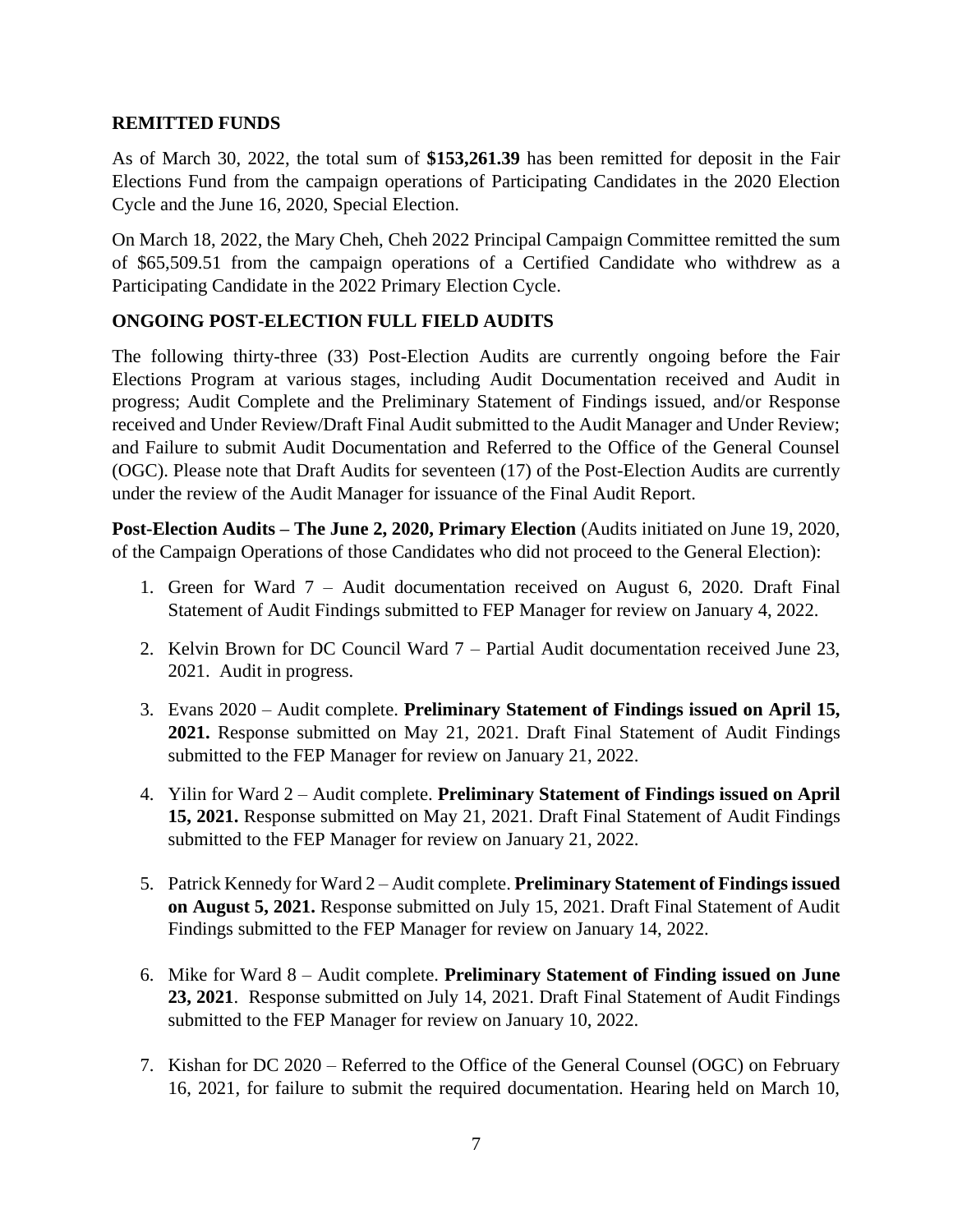2021, no response from Committee,  $2<sup>nd</sup>$  Hearing held on March 25, 2021 no response from Committee. The OGC issued an Order on April 20, 2021, and the Committee was fined One Thousand Five Hundred Dollars (\$1,500.00). Will state Audit based on documentation received.

- 8. Jordan Grossman for Ward 2 Audit complete. **Preliminary Statement of Finding issued on June 30, 2021.** Response submitted July 12, 2021. Draft Final Statement of Audit Findings submitted to the FEP Manager for review on January 17, 2022.
- 9. John Fanning for Ward 2 Extension approved until October 12, 2020, for submission of financial records. Documentation was not received. Referred to the Office of the General Counsel (OGC) on February 12, 2021.
- 10. Elect Renee Bowser Audit complete. **Preliminary Statement of Finding issued on June 23, 2021.** Response submitted on July 24, 2021. Draft Final Statement of Audit Findings submitted to the FEP Manager for review on January 14, 2022.

**Post-Election Audits: The June 16, 2020, Special Election** (Audits initiated on July 6, 2020, of the Campaign Operations of those Candidates who participated in the Special Election).

- 1. Kishan Putta, Kishan Putta for Ward 2 Special Election 2020 Audit complete. **Preliminary Statement of Finding issued on June 23, 2021. No response**. Will state Audit based on FEP Preliminary Report. FEP Manager has instructed the assigned Auditor to draft the Final Statement of Audit Findings.
- 2. John Fanning, John Fanning for Ward 2 Special Election 2020 – Extension approved until October 12, 2020, for the submission of the financial records. Documentation was not received. Referred to the Office of the General Counsel (OGC) on February 12, 2021. Enforcement Action pending.
- 3. Jordan Grossman, Jordan Grossman for Ward 2 Special Election Audit complete. **Preliminary Statement of Finding issued on June 30, 2021.** Response received on July 12, 2021. Draft Final Statement of Audit Findings submitted to the FEP Manager for review on January 17, 2022.
- 4. Patrick Kennedy, Patrick Kennedy for Ward 2 Special June 16, 2020 Audit complete. **Preliminary Statement of Finding issued on June 23, 2021.** Response submitted on July 15, 2021. Draft Final Statement of Audit Findings submitted to the FEP Manager for review on January 14, 2022.

**Post-Election Audits: The November 3, 2021, General Election** (Audits initiated on March 30, 2021, of the Campaign Operations of those Candidates who participated in the November 3, 2020, General Election).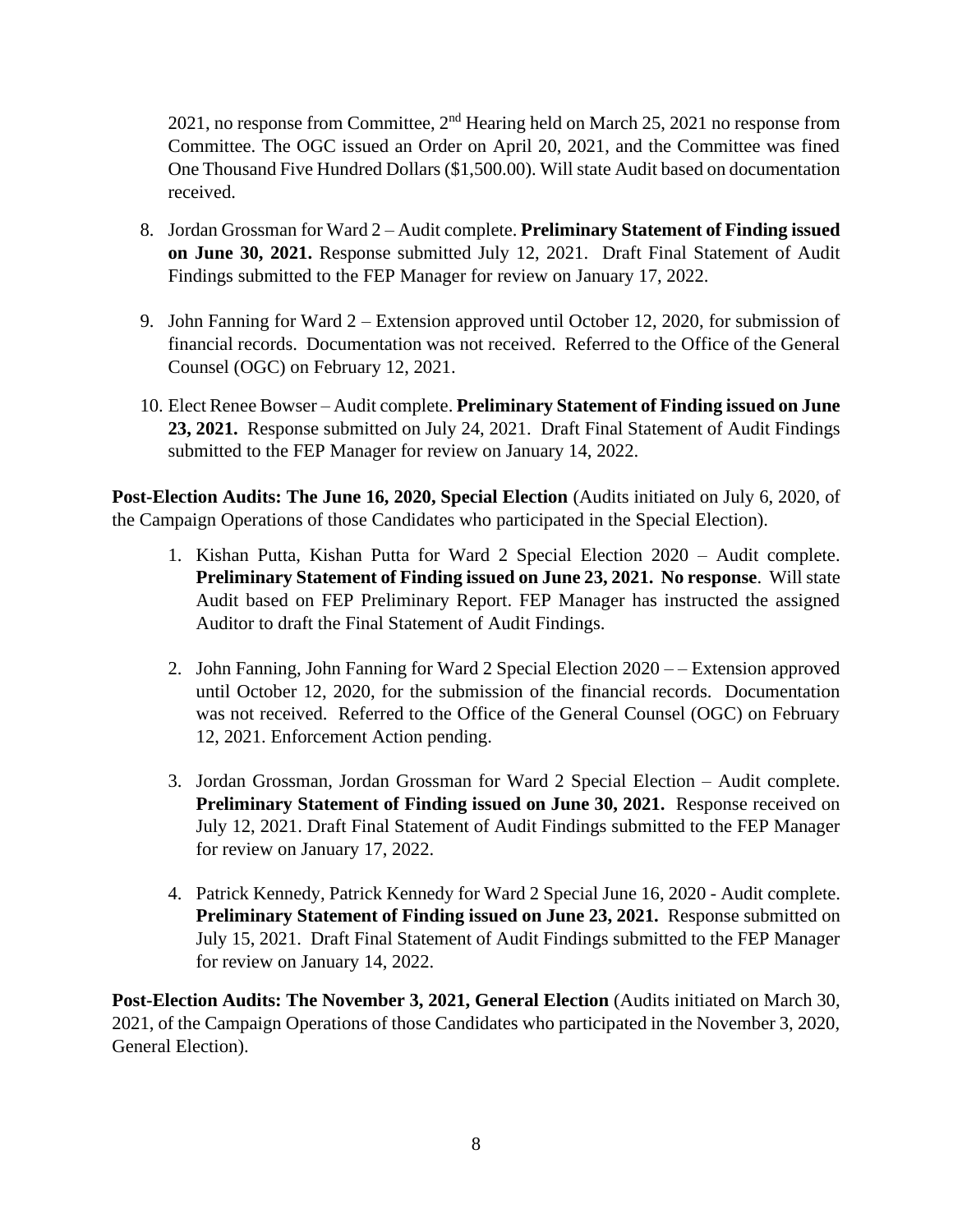- 1. Friends of Allister Chang **Response to Preliminary Statement of Findings issued on August 5, 2021, filed on September 30, 2021**. Draft Final Statement of Audit Findings submitted to the FEP Manager for review on January 20, 2022.
- 2. Chandler for Council Audit documentation has been received. Audit documentation received on September 8, 2021. Audit still in progress.
- 3. Friends of Christina Henderson Audit complete. **Preliminary Statement of Findings issued on June 23, 2021.** Response received July 9, 2021. Draft Final Statement of Audit Findings submitted to the FEP Manager for review on January 21, 2022.
- 4. Let's Reid 2020 Audit documentation has been received. Audit in progress. Draft Final Statement of Audit Findings submitted to the FEP Manager for review on January 24, 2022.
- 5. Committee to Elect Eboni Rose Thompson for DC SBOE Ward 7 Audit complete. **Preliminary Statement of Finding issued on August 5, 2021.** Response received on September 10, 2021. Draft Final Statement of Audit Findings submitted to the FEP Manager for review on January 17, 2022.
- 6. Ed Lazere for DC Council At-Large Audit documentation received on June 7, 2021. Audit complete. **Preliminary Statement of Findings issued on November 24, 2021.**  Draft Final Statement of Audit Findings submitted to the FEP Manager for review on January 14, 2022.
- 7. Franklin for DC 2020 Audit documentation received on May 7, 2021. Audit in progress.
- 8. Frazier for Ward 4 Audit documentation has been received. Audit complete. **Preliminary Statement of Findings issued on November 24, 2021.** Response received January 11, 2022, under review by the Auditor.
- 9. James for Ward 2 State Board of Education Audit initiated on March 30, 2021, no documentation has been received. Referred to the OGC, Hearing held on August 11, 2021, No one representing the committee attended. OGC will reschedule the Hearing. Audit is in progress, with documentation received. Draft Final Statement of Audit Findings submitted to the FEP Manager for review on January 25, 2022.
- 10. Committee to Elect Janeese Lewis George Audit documentation received on Oct. 4, 2021. Audit in progress. Audit complete and under the review of the FEP Manager.
- 11. Committee to Elect Jeanne' Lewis for City Council Audit documentation received on August 15, 2021. Audit in progress.
- 12. Karen for 7 SBOE 2020 Audit initiated on March 30, 2021. No documentation has been received as of June 30, 2021. Referred to OGC on August 23, 2021. Audit documentation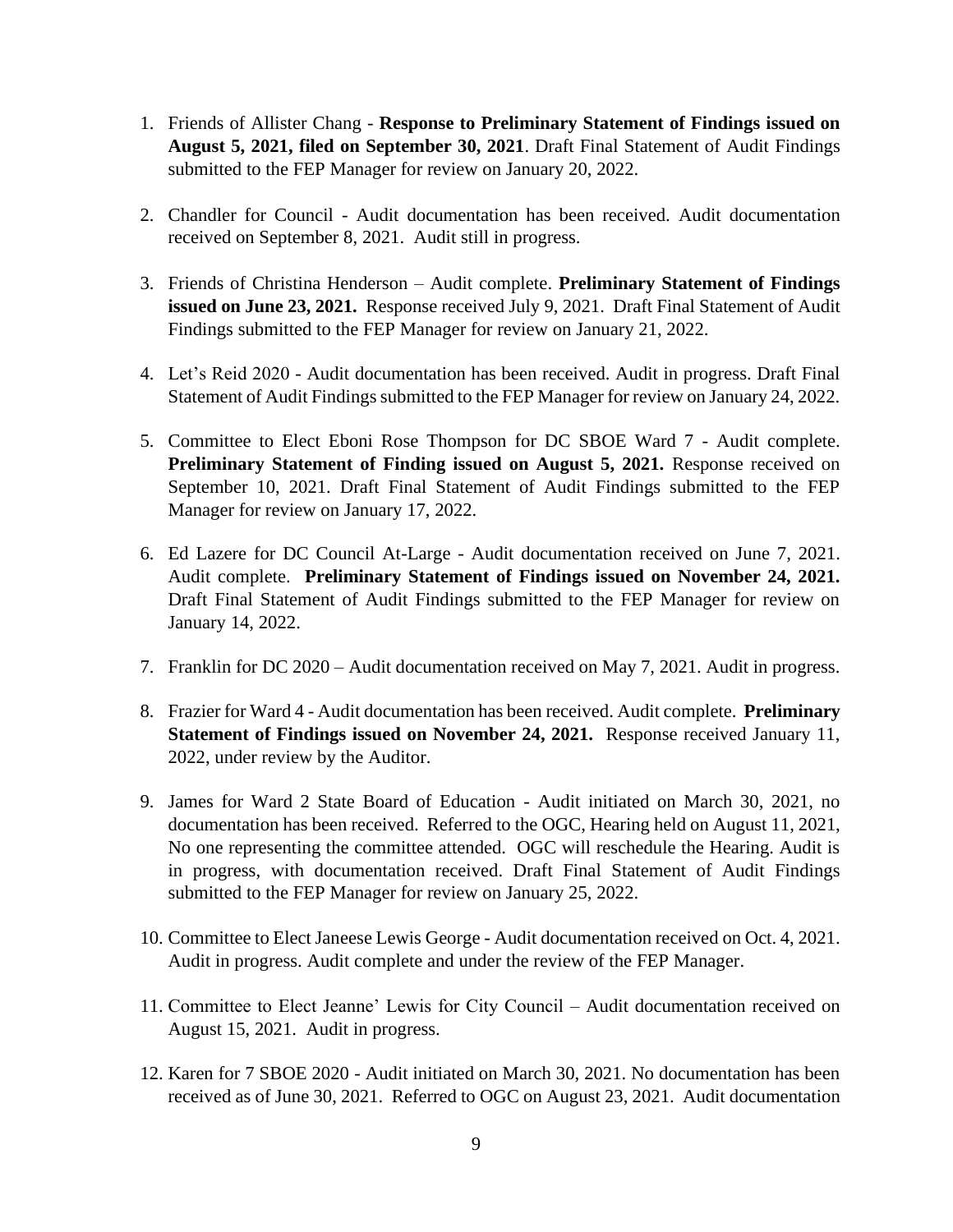received on Oct. 4, 2021. **Preliminary Statement of Findings issued on November 24, 2021.** Draft Final Statement of Audit Findings submitted to the FEP Manager for review on January 18, 2022.

- 13. Monica Palacio for City Council Audit initiated on March 30, 2021. No documentation has been received as of June 30, 2021. Referred to OGC on August 23, 2021. Audit documentation received on Oct. 5, 2021. Audit in progress.
- 14. The Committee to Elect Mysiki Valentine Audit initiated on March 30, 2021. No documentation has been received as of June 30, 2021. Referred to the OGC on August 23, 2021. Audit documentation received on Oct. 4, 2021. Draft Final Statement of Audit Findings submitted to the FEP Manager for review on January 21, 2022.
- 15. Re-Elect Trayon White 2020 Audit documents received on June 6, 2021. Audit complete. **Preliminary Statement of Findings issued on November 24, 2021. Response received on January 10, 2022, under review by the Audit Manager.**
- 16. Vincent Orange 2020 Audit documentation has been received. Audit completed. Preliminary Statement of Findings issued on March 1, 2022. Candidate requested an "Abeyance until May 15 or after the June 21 Primary". A continuance was granted until April 19, 2022.
- 17. Will Merrifield for DC Audit documents received on June 6, 2021. Audit in progress.
- 18. Markus For DC Audit initiated on March 30, 2021. No documentation has been received as of June 30, 2021. Referred to OGC on August 23, 2021. Hearing held on October 6, 2021. No one from the Committee attended. Order entered imposing fine of Two Thousand Eight Hundred Fifty Dollars (\$2,850.00) for the failure to respond to the Audit.
- 19. Randy Downs For Ward 2 Audit initiated on March 30, 2021. No documentation received as of June 30, 2021. Referred to OGC on August 23, 2021. Audit documents received on December 1, 2021, audit in progress.

#### **PUBLIC INFORMATION AND RECORDS MANAGEMENT DIVISION**

The following is an accounting of the PIRMs production stats for April 2022:

# **FILING OF REPORTS OF RECEIPTS AND EXPENDITURES**

# **Constituent Service Programs Committees April 1st Report of Receipts & Expenditures**

| Total number of required filers |    |
|---------------------------------|----|
| Total number of timely filers   | ワポ |
| Total number of late filers     |    |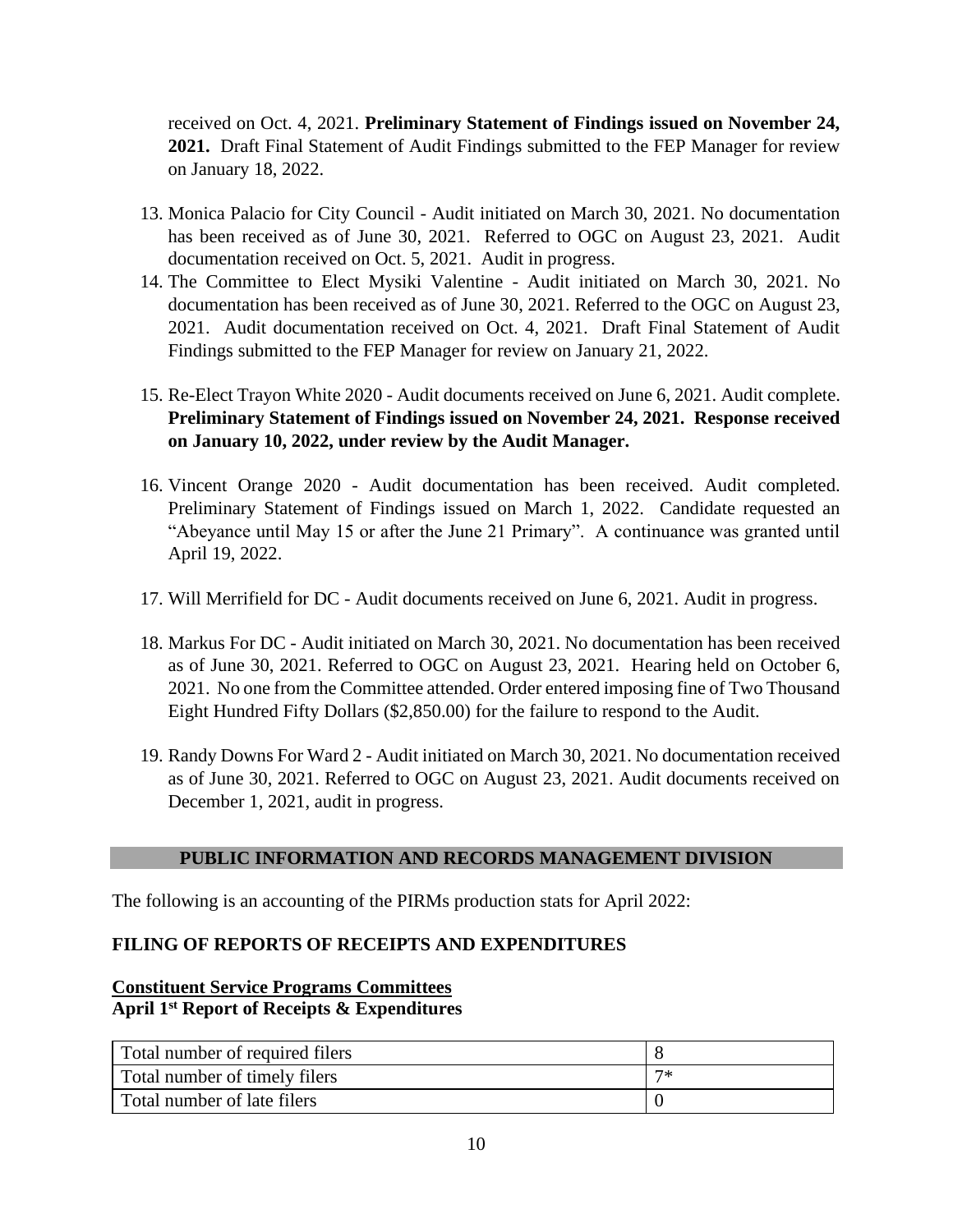| Total number of extensions requested      |  |
|-------------------------------------------|--|
| Total number of extensions granted        |  |
| Total number of FTF                       |  |
| Total number of OGC referrals             |  |
| <b>Total number of Electronic Filings</b> |  |
| Total number of Certified E-Filings       |  |

*\*One (1) committee filed a Termination Report*

# **Senator/Representative Statehood Funds April 1st Report of Receipts & Expenditures**

| Total number of required filers           | 3        |
|-------------------------------------------|----------|
| Total number of timely filers             | 3        |
| Total number of late filers               | O        |
| Total number of extensions requested      | $\theta$ |
| Total number of extensions granted        | $\theta$ |
| Total number of FTF                       | 0        |
| Total number of OGC referrals             | $\left($ |
| <b>Total number of Electronic Filings</b> | 3        |
| Total number of Certified E-Filings       | 3        |

## **Legal Defense Committee 25th Report of Receipts & Expenditures**

| Total number of required filers           |          |
|-------------------------------------------|----------|
| Total number of timely filers             |          |
| Total number of late filers               | $\theta$ |
| Total number of extensions requested      |          |
| Total number of extensions granted        |          |
| Total number of FTF                       |          |
| Total number of OGC referrals             | $\theta$ |
| <b>Total number of Electronic Filings</b> |          |
| Total number of Certified E-Filings       |          |

# **Fair Elections Candidate Committees April 10th Report of Receipts & Expenditures**

| Total number of required filers      | 43    |
|--------------------------------------|-------|
| Total number of timely filers        | $42*$ |
| Total number of late filers          |       |
| Total number of extensions requested |       |
| Total number of extensions granted   |       |
| Total number of FTF                  |       |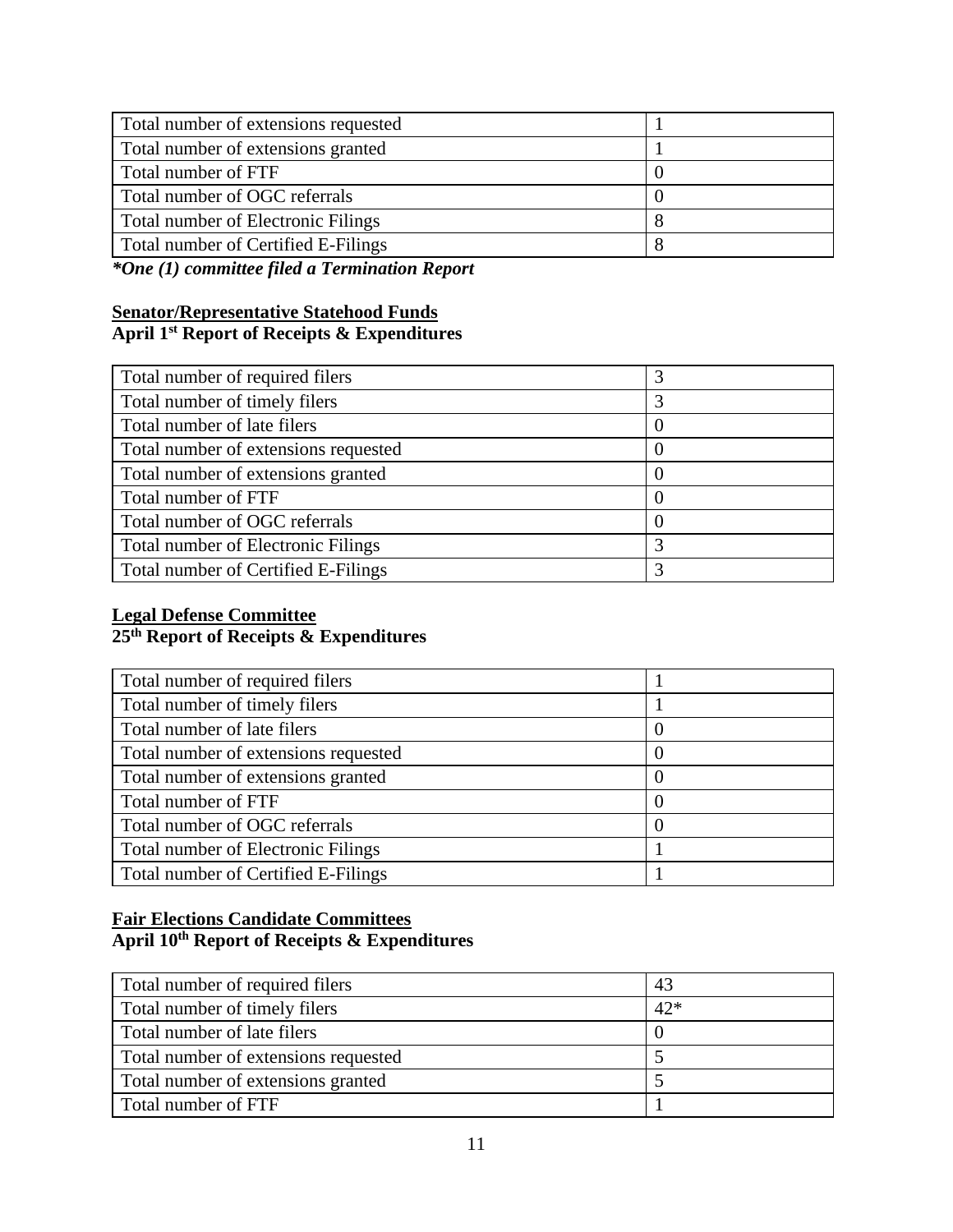| Total number of OGC referrals       |    |
|-------------------------------------|----|
| Total number of Electronic Filings  | 42 |
| Total number of Certified E-Filings | 42 |

*\*Two (2) committees filed Termination Reports*

# **NEW CANDIDATES/COMMITTEES\***

2022 Election Cycle (This is a running list for the 2022 Election Cycle of Candidate/Committee Registrations) **(April 2022 Registrations are bolded) (There were no new Candidate Registrations during the Month of April 2022).**

# **Traditional Program Candidates (63)**

#### **Primary = 60**

| Mayor                     | 5              |
|---------------------------|----------------|
| <b>Attorney General</b>   | $\overline{2}$ |
| Council, Chair            | 3              |
| Council, At-Large         | $\overline{2}$ |
| Council, Ward 1           | $\overline{0}$ |
| Council, Ward 3           | $\overline{2}$ |
| Council, Ward 5           | $\mathbf{1}$   |
| Council, Ward 6           | $\overline{0}$ |
| U.S. Shadow Rep.          | 4              |
| Nat'l Cmte Woman (Dem)    | 1              |
| At-Large, Dem State Cmte. | 12             |
| Ward 2, Dem State Cmte.   | 4              |
| Ward 3, Dem State Cmte.   | 4              |
| Ward 4, Dem State Cmte.   | 5              |
| Ward 5, Dem State Cmte.   | $\mathbf{1}$   |
| Ward 6, Dem State Cmte.   | $\overline{2}$ |
| Ward 7, Dem State Cmte.   | 3              |
| Ward 8, Dem State Cmte.   | 6              |
| Ward 3, D.C. Repub. Cmte. | $\mathbf{1}$   |
| Ward 4, D.C. Repub. Cmte. | 1              |

#### $General = 3$

| Mayor             |  |
|-------------------|--|
| Council, At-Large |  |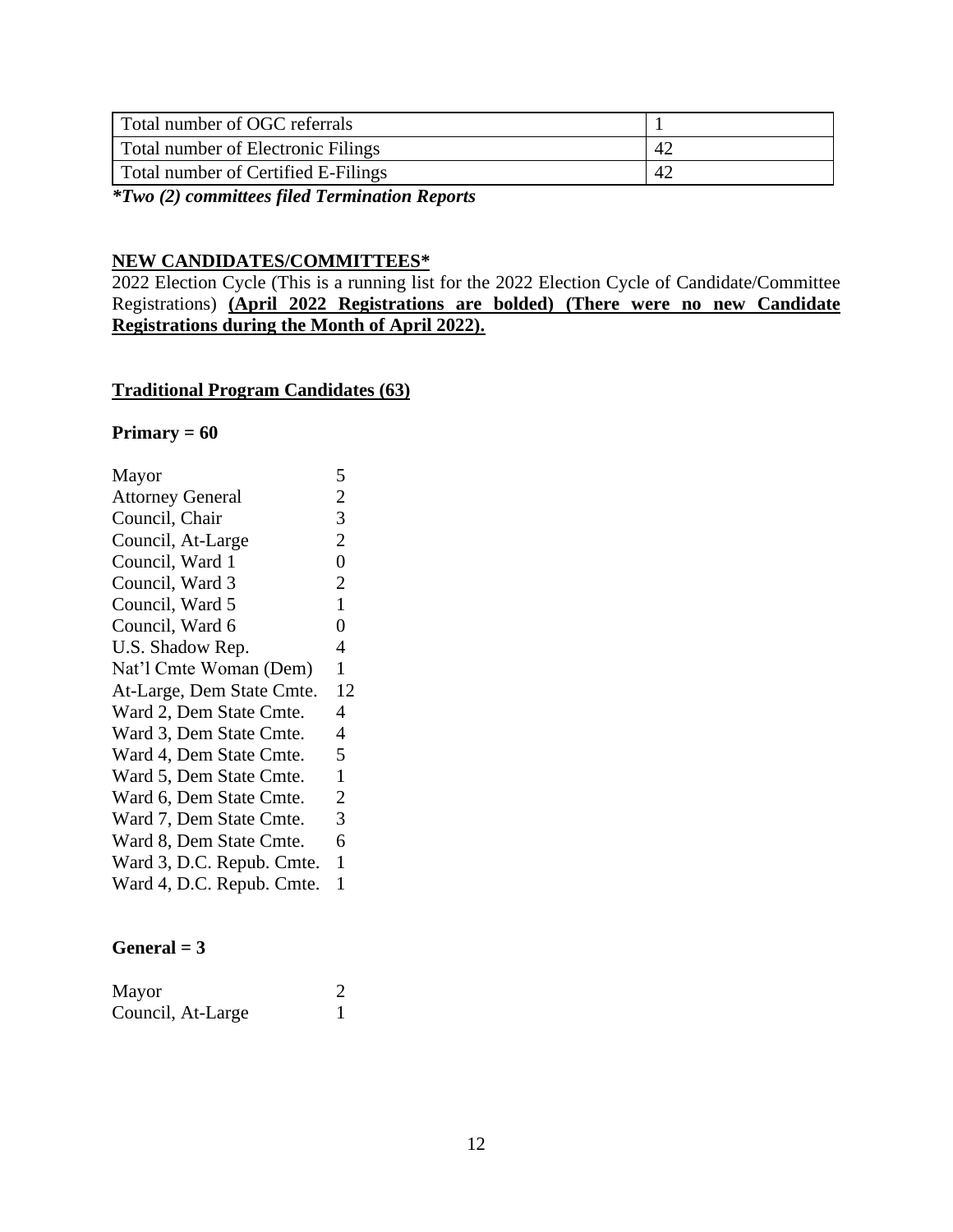|  | <b>Office of Mayor (Primary Election)</b> |
|--|-------------------------------------------|
|  |                                           |

| James Butler     | 6/24/2021 |
|------------------|-----------|
| Corren Brown     | 8/23/2021 |
| Michael Campbell | 10/1/2021 |
| Lori Furstenberg | 12/3/2021 |
| Stacia Hall      | 2/24/2022 |

|                 | <i><b>Office of Mayor (General Election)</b></i> |  |
|-----------------|--------------------------------------------------|--|
| Barbara Summers | 6/25/2019                                        |  |

| <b>Rodney Grant</b> | 7/6/2021 |
|---------------------|----------|
|---------------------|----------|

|             | <b>Office of Attorney General (Primary Election)</b> |
|-------------|------------------------------------------------------|
| Karl Racine | 3/12/2020                                            |
| Bruce Spiva | 11/16/2021                                           |

| <b>Office of Council Chair (Primary Election)</b> |           |
|---------------------------------------------------|-----------|
| Phil Mendelson                                    | 5/5/2021  |
| Calvin Gurley                                     | 2/4/2022  |
| <b>Nathan Derenge</b>                             | 2/16/2022 |

## *Office of the Council, At-Large (Primary Election)* Jennifer Muhammad 2/23/2022 Paul Trantham 3/2/2022

*Office of the Council, At-Large (General Election)*<br>Fred Hill 8/31/2021  $8/31/2021$ 

*Office of the Council, Ward 1 (Primary Election)* No Candidates

|               | Office of the Council, Ward 3 (Primary Election) |
|---------------|--------------------------------------------------|
| Deirdre Brown | 2/3/2022                                         |
| Henry Cohen   | 3/24/2022                                        |

*Office of the Council, Ward 5 (Primary Election)* Art Lloyd 2/16/2022

*Office of the Council, Ward 6 (Primary Election)* No Candidates

|                     | <i>Office of U.S. Shadow Representative (Primary Election)</i> |
|---------------------|----------------------------------------------------------------|
| Adeoye Owolewa      | 5/11/2021                                                      |
| <b>Harry Thomas</b> | 2/3/2022                                                       |
| Kirk Hope           | 2/4/2022                                                       |
| Linda Gray          | 2/10/2022                                                      |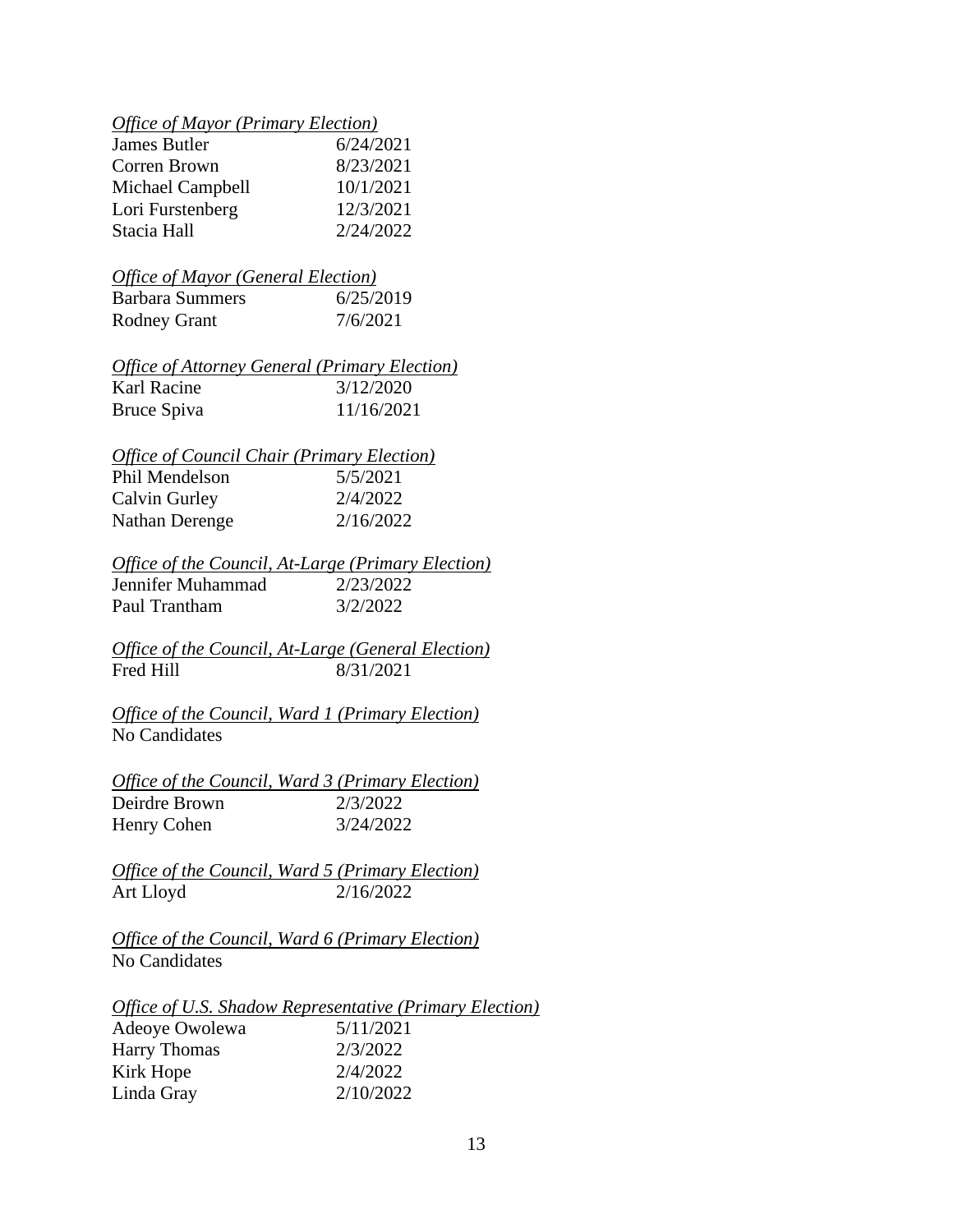|             | Office of National Committeewoman, D.C. Democratic State Cmte. (Primary Election) |  |  |
|-------------|-----------------------------------------------------------------------------------|--|--|
| Denise Reed | 2/18/2022                                                                         |  |  |

| Office of At-Large, D.C. Democratic State Committee (Primary Election) |  |
|------------------------------------------------------------------------|--|
|------------------------------------------------------------------------|--|

| <b>James Bubar</b> | 2/23/2022 |
|--------------------|-----------|
| John Green         | 2/23/2022 |
| Matt LaFortune     | 2/23/2022 |
| Janes Syndor       | 2/23/2022 |
| Keith H. Towery    | 2/23/2022 |
| Charles Wilson     | 2/23/2022 |
| Maria P. Corrales  | 2/23/2022 |
| Patricia Elwood    | 2/23/2022 |
| Linda L. Gray      | 2/23/2022 |
| Dionna M. Lewis    | 2/23/2022 |
| Monica Roache      | 2/23/2022 |
| Andria Thomas      | 2/23/2022 |

|       |  | Office of Ward 2, D.C. Democratic State Committee (Primary Election) |  |
|-------|--|----------------------------------------------------------------------|--|
| - - - |  | $\frac{1}{2}$                                                        |  |

| John Fanning           | 3/25/2022 |
|------------------------|-----------|
| Brian Romanowski       | 3/24/2022 |
| Janice Ferebee         | 3/25/2022 |
| Margaret E. Roggensack | 3/24/2022 |

|                       | Office of Ward 3, D.C. Democratic State Committee (Primary Election) |
|-----------------------|----------------------------------------------------------------------|
| Hugh Allen            | 3/7/2022                                                             |
| Michael Haresign      | 3/4/2022                                                             |
| Elizabeth Mitchel     | 3/4/2022                                                             |
| <b>Shelley Tomkin</b> | 3/4/2022                                                             |

|                        | Office of Ward 4, D.C. Democratic State Committee (Primary Election) |
|------------------------|----------------------------------------------------------------------|
| <b>Charles Gaither</b> | 3/24/2022                                                            |
| Renee Bowser           | 3/1/2022                                                             |
| Paul Johnson           | 3/1/2022                                                             |
| Antoine Kirby          | 3/1/2022                                                             |
| <b>Anne Strauss</b>    | 3/1/2022                                                             |

|                       | Office of Ward 5, D.C. Democratic State Committee (Primary Election) |  |  |
|-----------------------|----------------------------------------------------------------------|--|--|
| <b>Timothy Thomas</b> | 3/28/2022                                                            |  |  |

|                    | Office of Ward 6, D.C. Democratic State Committee (Primary Election) |  |
|--------------------|----------------------------------------------------------------------|--|
| <b>Frank Avery</b> | 3/29/2022                                                            |  |
| Dorinda White      | 3/30/2022                                                            |  |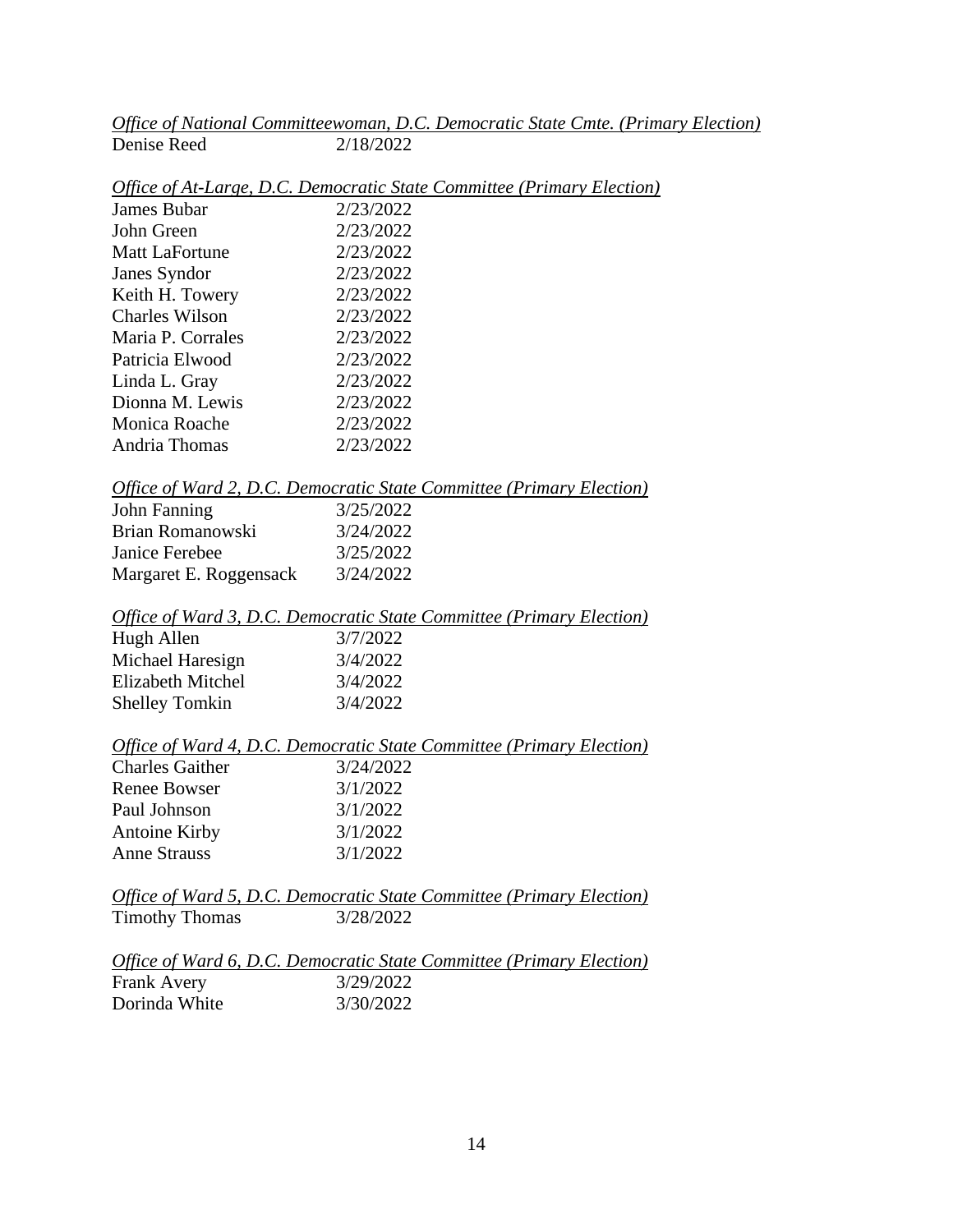|                 | Office of Ward 7, D.C. Democratic State Committee (Primary Election) |  |
|-----------------|----------------------------------------------------------------------|--|
| Dorothy Douglas | 3/22/2022                                                            |  |

| $D$ or our $\mu$ $D$ out $\mu$ and |           |
|------------------------------------|-----------|
| Sirraya Gant                       | 3/23/2022 |
| Jimmie Williams                    | 3/30/2022 |

Sandra Williams 3/30/2022

## *Office of Ward 8, D.C. Democratic State Committee (Primary Election)* David Meadows 3/30/2022 Wanda D. Lockridge 3/30/2022 Anthony Muhammad 3/30/2022 Joseph Johnson 3/30/2022 Regina Pixley 3/30/2022

*Office of Ward 3, D.C. Republican Cmte. (Primary Election)* Karl Von Batten 3/15/22

*Office of Ward 4, D.C. Republican Cmte. (Primary Election)*

Nicolle Lyon 2/17/2022

# **Fair Elections Program Candidates (42)**

# **Primary = 37**

| Mayor                   |   |
|-------------------------|---|
| <b>Attorney General</b> | 3 |
| Council, Chair          |   |
| Council, At-Large       | q |
| Council, Ward 1         |   |
| Council, Ward 3         | q |
| Council, Ward 5         |   |
| Council, Ward 6         |   |

# $General = 5$

| Council, At-Large |  |
|-------------------|--|
| SBOE, Ward 1      |  |
| SBOE, Ward 5      |  |

# *Office of Mayor (Primary Election)*

| <b>Robert White</b>  | 10/13/2021 |
|----------------------|------------|
| <b>Muriel Bowser</b> | 11/4/2021  |
| <b>Trayon White</b>  | 11/12/2021 |
| <b>Andre Davis</b>   | 12/3/2021  |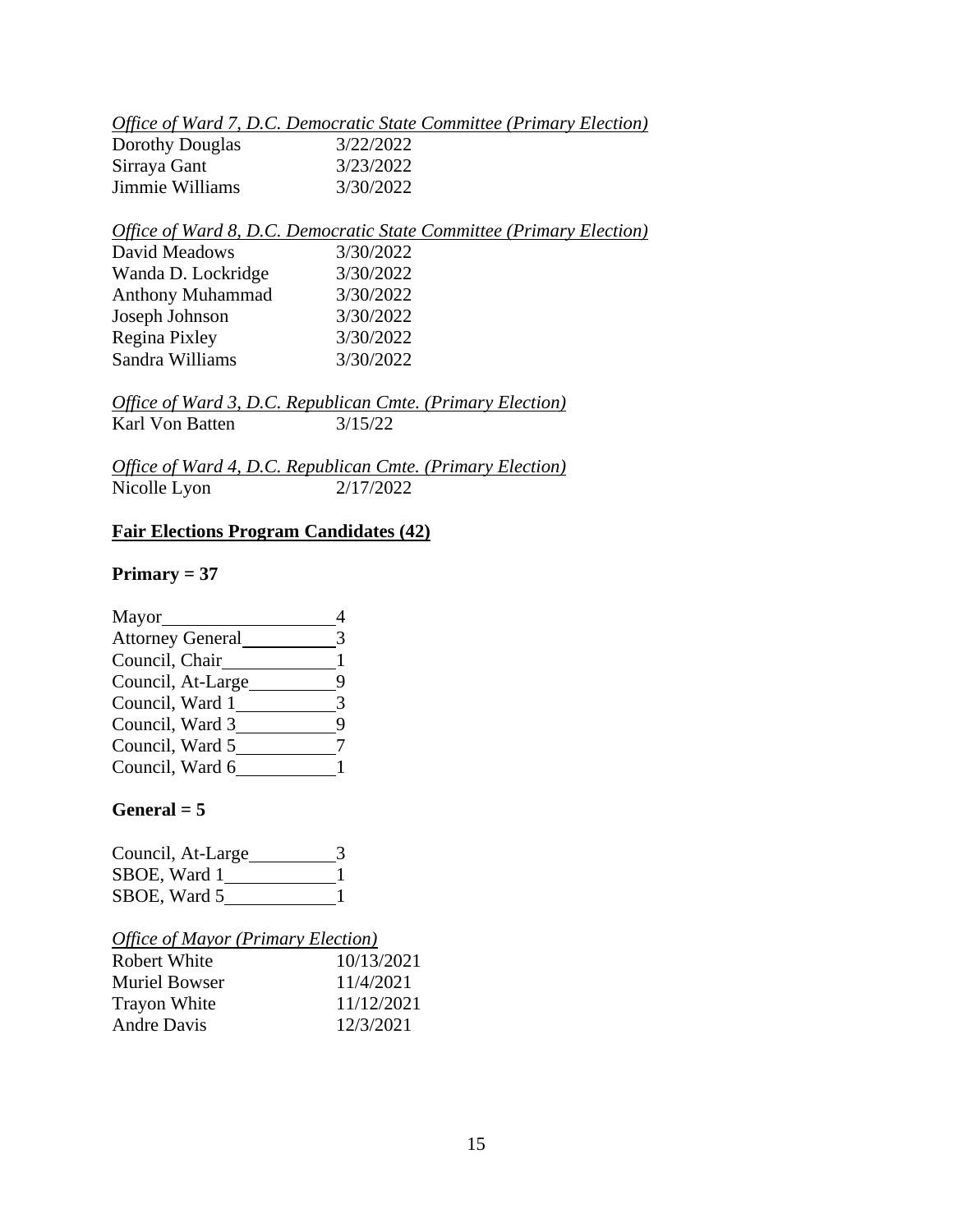# *Office of Attorney General (Primary Election)*

| Ryan Jones      | 4/25/2021  |
|-----------------|------------|
| Kenyan McDuffie | 10/26/2021 |
| Brian Schwalb   | 12/13/2021 |

# *Office of Council Chair (Primary Election)* Erin Palmer 8/17/2021

# *Office of the Council, At-Large (Primary Election)*

| <b>Sharece Crawford</b> | 9/3/2021   |
|-------------------------|------------|
| Leniqua Dominique       | 10/1/2021  |
| Nate Fleming            | 10/20/2021 |
| Lisa Gore               | 11/4/2021  |
| Dexter Williams         | 11/10/2021 |
| <b>Bradley Thomas</b>   | 11/15/2021 |
| Anita Bonds             | 11/16/2021 |
| Giuseppe Niosi          | 12/2/2021  |
| Ambrose Lane            | 12/16/2021 |

# *Office of the Council, At-Large (General Election)*

| Graham McLaughlin | 3/17/2022 |
|-------------------|-----------|
| Elissa Silverman  | 3/18/2022 |
| Karim D. Marshall | 3/25/2022 |

## *Office of the Council, Ward 1 (Primary Election)*

| Brianne Nadeau | 9/14/2021 |
|----------------|-----------|
| Sabel Harris   | 12/2/2021 |
| Salah Czapary  | 2/9/2022  |

# *Office of the Council, Ward 3 (Primary Election)*

| David Krucoff         | 11/29/2021 |
|-----------------------|------------|
| Monika Nemeth         | 1/26/2022  |
| Tricia Duncan         | 2/15/2022  |
| <b>Matthew Frumin</b> | 2/15/2022  |
| <b>Phil Thomas</b>    | 2/22/2022  |
| Benjamin Bergmann     | 2/27/2022  |
| Eric Goulet           | 3/1/2022   |
| <b>Beau Finley</b>    | 3/4/2022   |
| <b>Monte Monash</b>   | 3/15/2022  |
|                       |            |

#### *Office of the Council, Ward 5 (Primary Election)*

| Gordon Fletcher             | 7/13/2021  |
|-----------------------------|------------|
| <b>Zachary Parker</b>       | 8/30/2021  |
| <b>Faith Gibson Hubbard</b> | 9/28/2021  |
| Vincent Orange              | 10/29/2021 |
| <b>Harry Thomas</b>         | 11/9/2021  |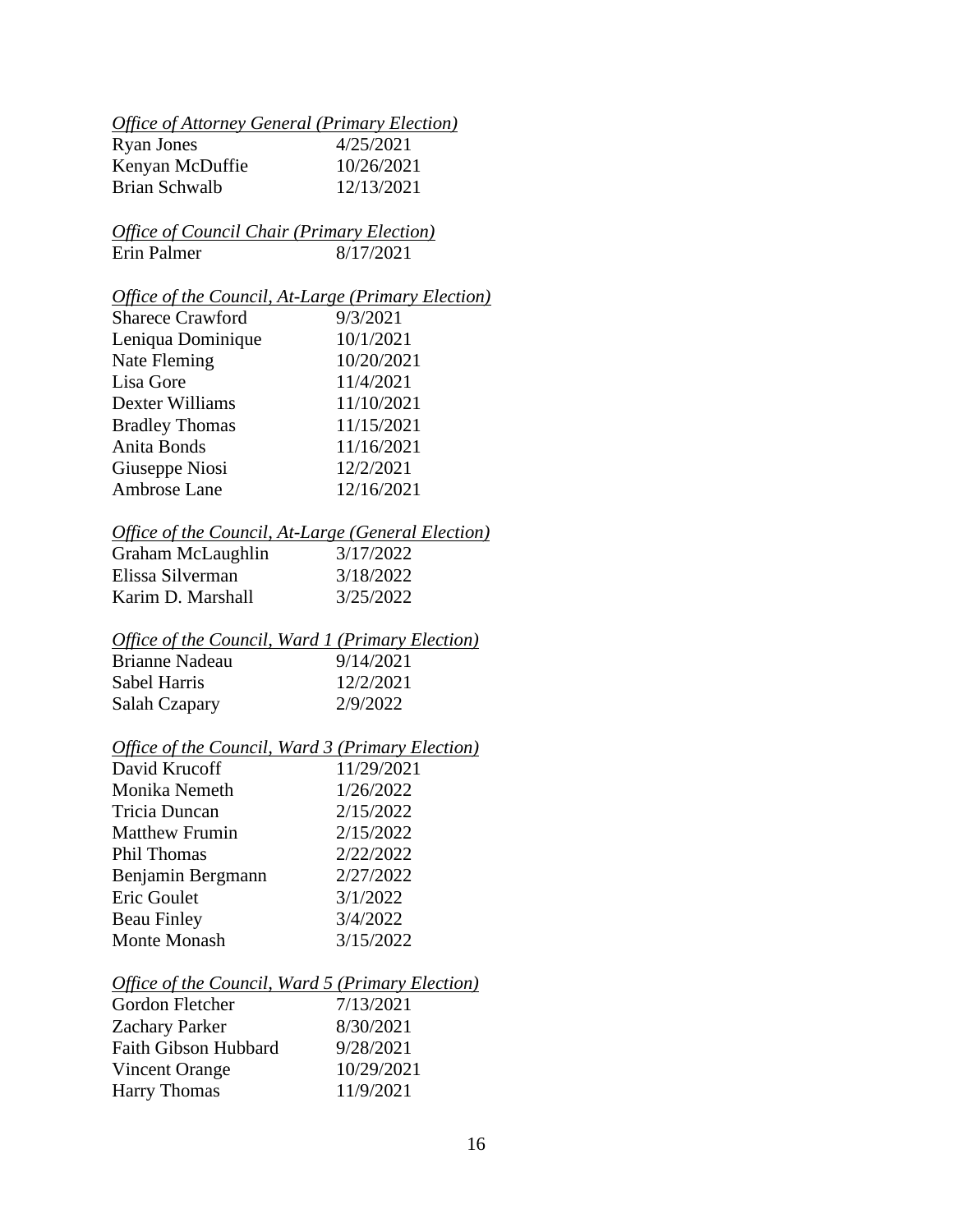| Gary Johnson<br>Kathy Henderson                                                     | 12/8/2021<br>2/4/2022                                                                        |                                     |  |  |
|-------------------------------------------------------------------------------------|----------------------------------------------------------------------------------------------|-------------------------------------|--|--|
| Office of the Council, Ward 6 (Primary Election)<br><b>Charles Allen</b>            | 10/12/2021                                                                                   |                                     |  |  |
| Isabella S. Pimienta                                                                | Office of the State Board of Education, Ward 1 (General Election)<br>3/14/2022               |                                     |  |  |
| Carisa S. Beatty                                                                    | <u><b>Office of the State Board of Education, Ward 5 (General Election)</b></u><br>3/30/2022 |                                     |  |  |
| <b>Independent Expenditure Committees (2)</b>                                       |                                                                                              |                                     |  |  |
| <b>Regional Alliance for Small Business Executives</b>                              |                                                                                              | <b>Registration Date: 4/18/2022</b> |  |  |
| <b>DCCSA IEC</b>                                                                    |                                                                                              | <b>Registration Date: 4/18/2022</b> |  |  |
| <b>Initiative Committees (4)</b>                                                    |                                                                                              |                                     |  |  |
| Elizabeth Davis Education Equity Pathway<br>Policy Act of 2022:                     |                                                                                              | Registration Date: 4/23/2021        |  |  |
| DC Committee to Build a Better Restaurant Industry:<br>Registration Date: 6/21/2021 |                                                                                              |                                     |  |  |
| The Black Autonomy Movement:<br>Registration Date: 7/12/2021                        |                                                                                              |                                     |  |  |
| No to I82<br>Registration Date: 2/18/2022                                           |                                                                                              |                                     |  |  |
| <b>Political Action Committees (1)</b>                                              |                                                                                              |                                     |  |  |
| <b>DC Engineers Political Action Committee</b>                                      |                                                                                              | <b>Registration Date: 4/11/2022</b> |  |  |

# **Candidates & Treasurers who have completed the OCF Entrance Conference Presentation for April 2022 (19)**

- 1. Timothy Thomas/Candidate for Ward 5 D.C. Democratic State Cmte.
- 2. Anthony Muhammad/Candidate for Ward 8 D.C. Democratic State Cmte.
- 3. E. Gail Anderson Holness/Candidate for Ward 1 D.C. Democratic State Cmte.
- 4. Janice Ferebee/Candidate for Ward 2 D.C. Democratic State Cmte.
- 5. Stanley J. Mays/Candidate for Ward 1 D.C. Democratic State Cmte.
- 6. John Fanning/Candidate for Ward 2 D.C. Democratic State Cmte.
- 7. Margaret E. Roggensack/Candidate for Ward 2 Democratic State Cmte.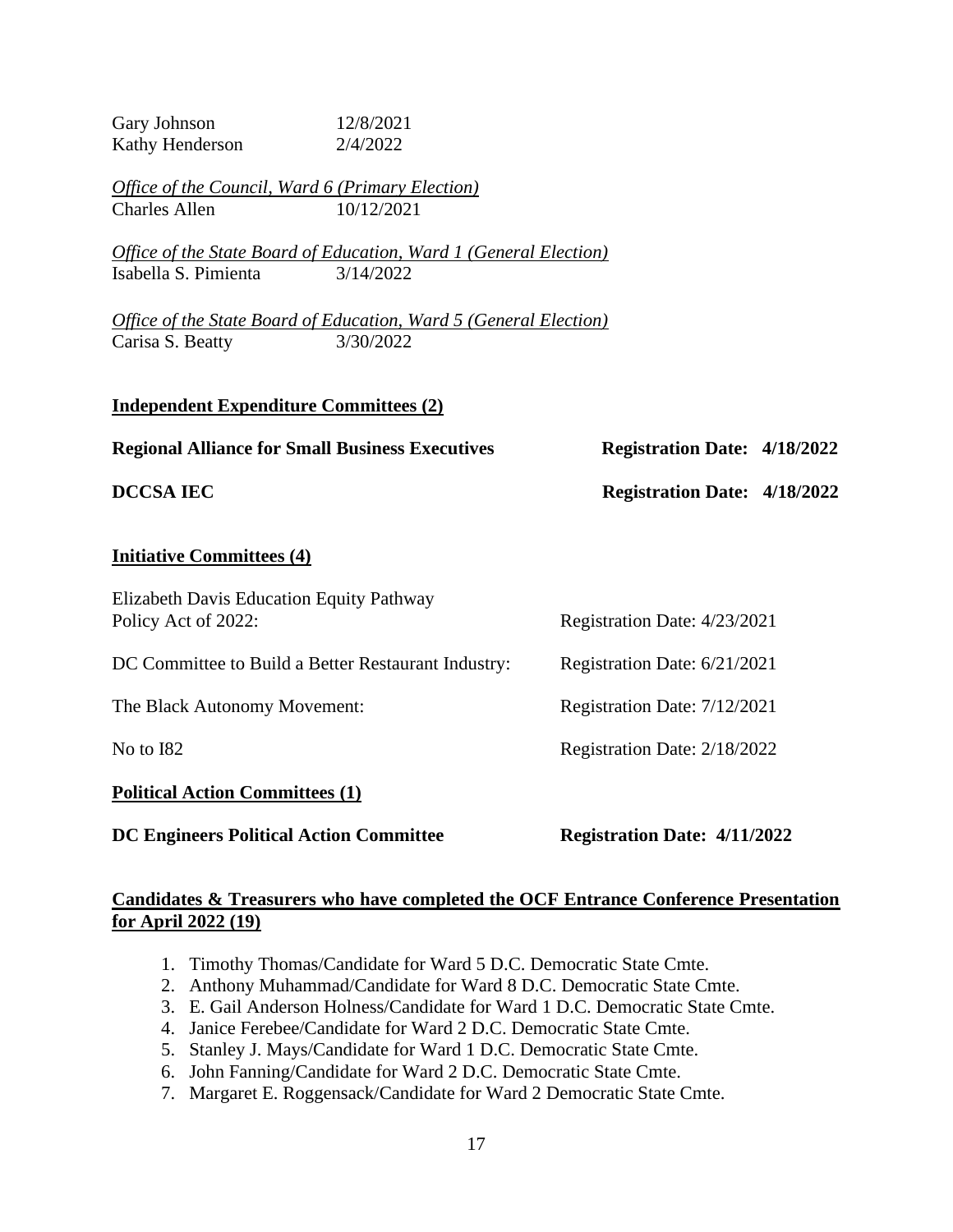- 8. Brian Romanowski/Candidate for Ward 2 Democratic State Cmte.
- 9. Henry Cohen/Candidate for Ward 3 D.C. Democratic State Cmte.
- 10. Linda L. Gray/Candidate for D.C. Shadow U.S. Representative
- 11. David Meadows/Candidate for Ward 8 D.C. Democratic State Cmte.
- 12. Regina S. Pixley/Candidate for Ward 2 D.C. Democratic State Cmte.
- 13. Carisa Stanley/Candidate for Ward 5 State Board of Education
- 14. Elissa Silverman/Candidate for At-Large City Council
- 15. Monte Monash/Candidate for Ward 3 City Council
- 16. Isa S. Pimienta/Candidate for Ward 1 State Board of Education
- 17. Jessica Giles/Treasurer, Democrats for Education Reform-DC
- 18. Silvia Martinez/Treasurer, Elect Linda for US Rep Committee
- 19. Meedie L. Bardonille/Candidate for Ward 5 D.C. Democratic State Cmte.

# **REFERRALS TO THE OFFICE OF THE GENERAL COUNSEL**

*Failure to Timely File the April 10th Report of Receipts & Expenditures (1)*

## **Fair Elections Committees (1)**

Andre for DC Joseph D. Brown, Treasurer

# **REPORTS ANALYSIS AND AUDIT DIVISION**

The following is an accounting of the RAAD's production stats for April 2022:

# **DESK REVIEWS (21) AND OTHER ACTIVITIES**

| 9  |
|----|
|    |
|    |
|    |
|    |
|    |
| 0  |
|    |
|    |
|    |
|    |
|    |
| 12 |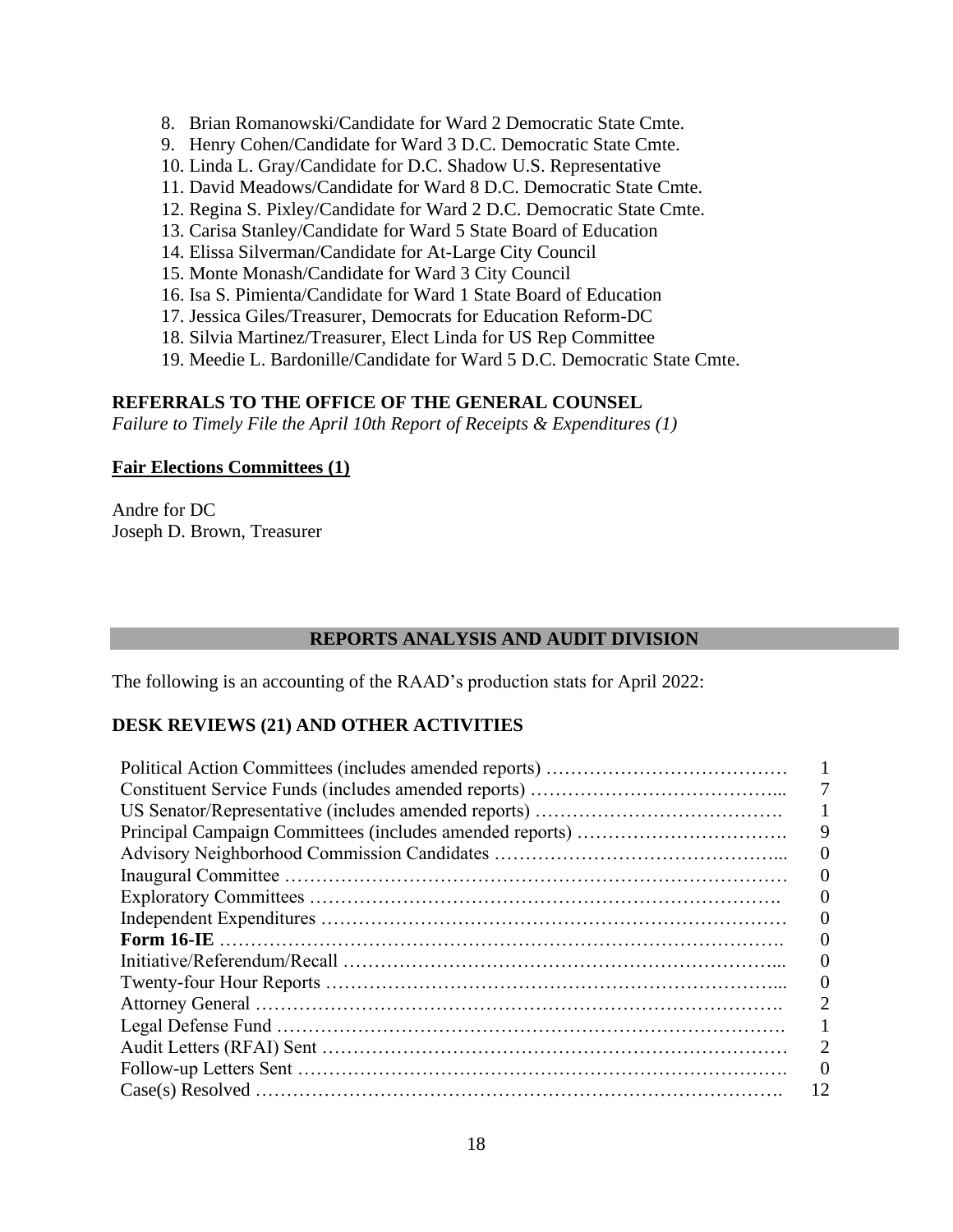| Candidate/Treasurer Consultations After First Filing (Lauren Rogers for Ward 5) |                          |
|---------------------------------------------------------------------------------|--------------------------|
|                                                                                 |                          |
|                                                                                 |                          |
| Cases Referred for Contributions with Same Address and Similar Signatures       | $\Omega$                 |
|                                                                                 | $\theta$                 |
|                                                                                 |                          |
|                                                                                 | $\theta$                 |
|                                                                                 | $\overline{\mathcal{L}}$ |
|                                                                                 | $\Omega$                 |
|                                                                                 |                          |
|                                                                                 |                          |

# **AUDITS ISSUED**

- Corren Brown for Mayor Issued April 8, 2022
- Spiva for DC AG Issued April 22, 2022
- Lauren Rogers for Ward 5 Issued April 29, 2022

## **ONGOING AUDITS**

#### *Candidates in the Upcoming 2022 Election (January 31, 2022 Report)*

**Note:** The Audit Notification Letters for the campaign operations of the following Principal Campaign Committees were issued on February 11, 2022, with a due date of March 7, 2022, for the submission of the financial records.

- Spiva for DC AG Initiated March 7, 2022. **The Periodic Audit Report was issued on April 22, 2022.**
- Rodney Grant for Mayor Initiated March 7, 2022. **The Preliminary Draft Statement of Findings was issued on March 24, 2022. The Committee was referred to the OCF General Counsel on April 19, 2022 for failing to respond to the Preliminary Draft Statement of Findings.**
- Corren Brown for Mayor Initiated March 9, 2022. **The Periodic Audit Report was issued on April 8, 2022.**
- Fred Hill 4 Council At-Large Referred to the OCF General Council (March 17, 2022) for failure to provide audit records per Audit Notification Letter. **The hearing was held on April 14, 2022. Partial documents were received on April 14, 2022. The Committee has until April 29, 2022 to provide the remaining requested documentation.**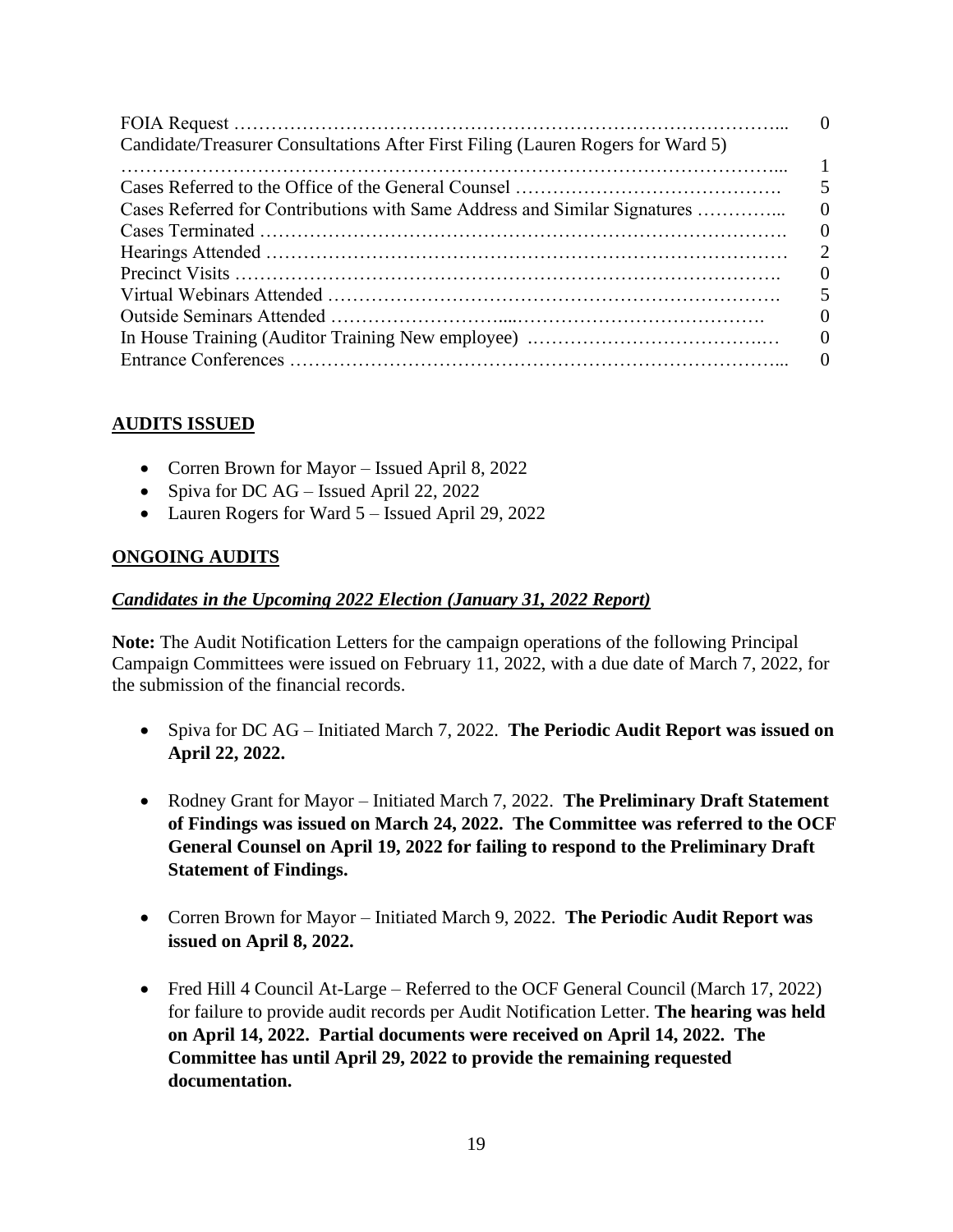# *Candidates in the Upcoming 2022 Election (March 10, 2022 Report)*

**Note:** The Audit Notification Letters for the campaign operations of the following Principal Campaign Committees were issued on March 24, 2022, with a due date of April 11, 2022, for the submission of the financial records.

- Campbell for Mayor **- The Committee was referred to the OCF General Counsel on April 19, 2022 for failure to provide the requested audit records.**
- Lauren Rogers for Wd5 The audit records were received on April 20, 2022 and April 22, 2022. **As of April 27, the audit fieldwork was completed. The Audit Report issued on April 29, 2022.**

# *Political Action Committees – January 31, 2022 Report*

**Note:** The Audit Notification Letters were issued on February 25, 2022 with a due date for the financial records of March 14, 2022.

- Metro DC Democratic Socialist of America Solidarity DC PAC **Referral to the OCF General Counsel (March 25, 2022) for failure to provided audit records per Audit Notification Letter**. **The hearing was held on April 14, 2022. The Committee has until April 29, 2022 to provide the requested records.**
- DC Statehood Green Party Initiated March 17, 2022. **The Preliminary Draft Statement of Findings was issued on March 30, 2022. The Committee was referred to the OCF General Counsel on April 19, 2022 for failure to respond to the Preliminary Draft Statement of Findings.**

# *Constituent Service Programs – April 1, 2022 Report*

**Note:** The Audit Notification Letters were issued on April 11, 2022 with a due date for the financial records of May 2, 2022.

- Do Something CSF
- Ward 7 CSF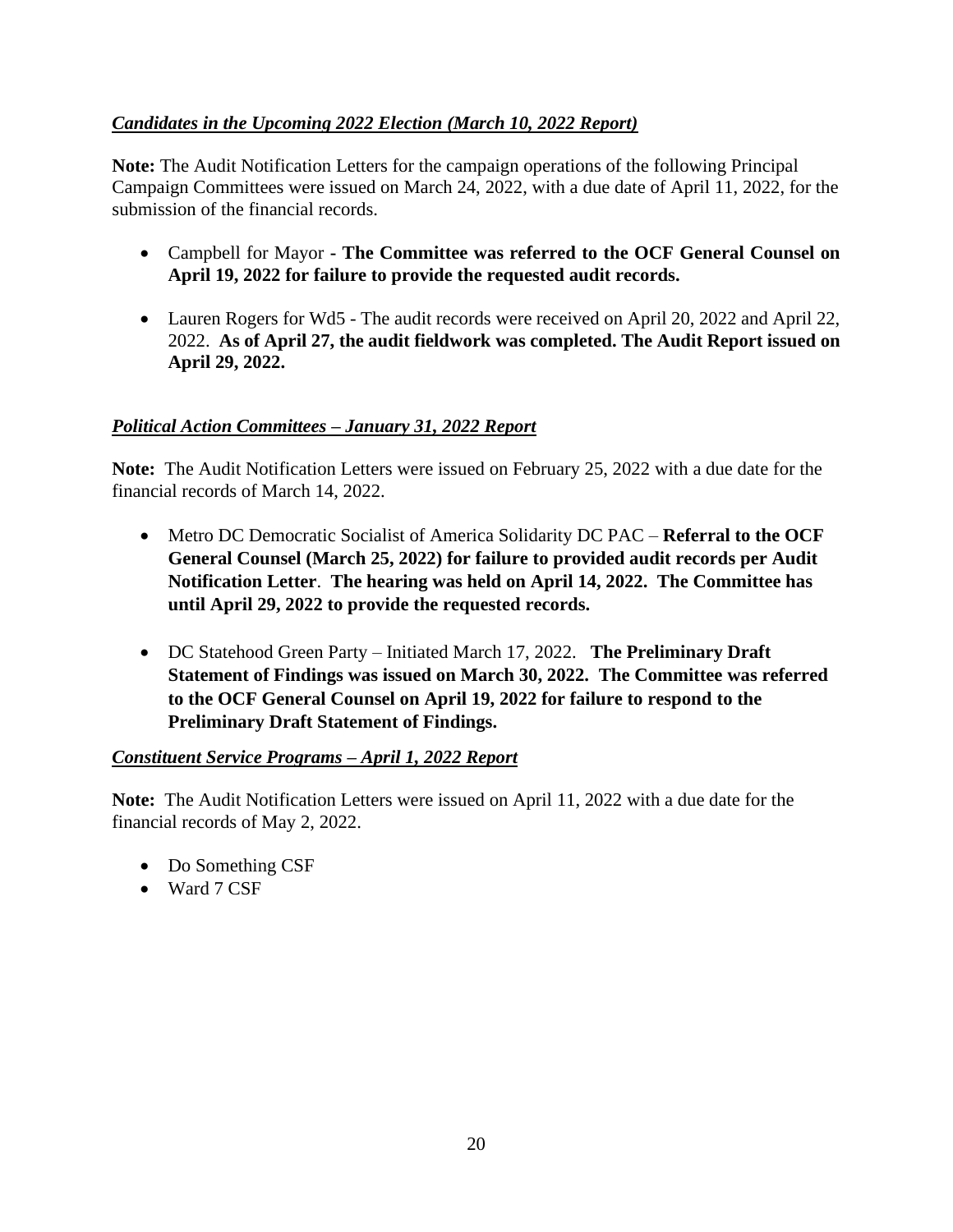# FICE OF GENERAL **COUNSEL**

|  | 2022 MONTHLY IN-TAKE/OUTPUT REPORT |
|--|------------------------------------|
|  |                                    |

|                         | January | February | March | April            | May | June |  |
|-------------------------|---------|----------|-------|------------------|-----|------|--|
| <b>Opinion Request</b>  |         |          |       | $\overline{0}$   |     |      |  |
| Received                |         |          |       |                  |     |      |  |
| <b>Opinion Request</b>  |         |          |       | $\boldsymbol{0}$ |     |      |  |
| Completed               |         |          |       |                  |     |      |  |
| Complaints              |         |          |       | $\overline{0}$   |     |      |  |
| Received                |         |          |       |                  |     |      |  |
| <b>Internal Queries</b> |         |          |       | $\boldsymbol{0}$ |     |      |  |
|                         |         |          |       |                  |     |      |  |
| Preliminary             |         |          |       | $\overline{0}$   |     |      |  |
| Investigations          |         |          |       |                  |     |      |  |
| Initiated               |         |          |       |                  |     |      |  |
| Preliminary             |         |          |       | $\overline{0}$   |     |      |  |
| Investigations          |         |          |       |                  |     |      |  |
| Orders Issued           |         |          |       |                  |     |      |  |
| Full                    |         |          |       | $\boldsymbol{0}$ |     |      |  |
| Investigations          |         |          |       |                  |     |      |  |
| Initiated               |         |          |       |                  |     |      |  |
| Full                    |         |          |       | $\boldsymbol{0}$ |     |      |  |
| Investigations          |         |          |       |                  |     |      |  |
| Orders Issued           |         |          |       |                  |     |      |  |
| Informal                |         |          |       | 6                |     |      |  |
| Hearings                |         |          |       |                  |     |      |  |
| Referred                |         |          |       |                  |     |      |  |
| Informal                |         |          |       | 6                |     |      |  |
| Hearings                |         |          |       |                  |     |      |  |
| Completed               |         |          |       |                  |     |      |  |
| Informal                |         |          |       | $6*$             |     |      |  |
| Hearings                |         |          |       |                  |     |      |  |
| <b>Orders</b> Issued    |         |          |       |                  |     |      |  |
| Petitions for           |         |          |       | $\boldsymbol{0}$ |     |      |  |
| Enforcement             |         |          |       |                  |     |      |  |
| Referrals to BOE        |         |          |       |                  |     |      |  |

\*This figure represents 4 orders in which a total of \$4,100.00 in fines were imposed and 2 orders in which no fines were imposed.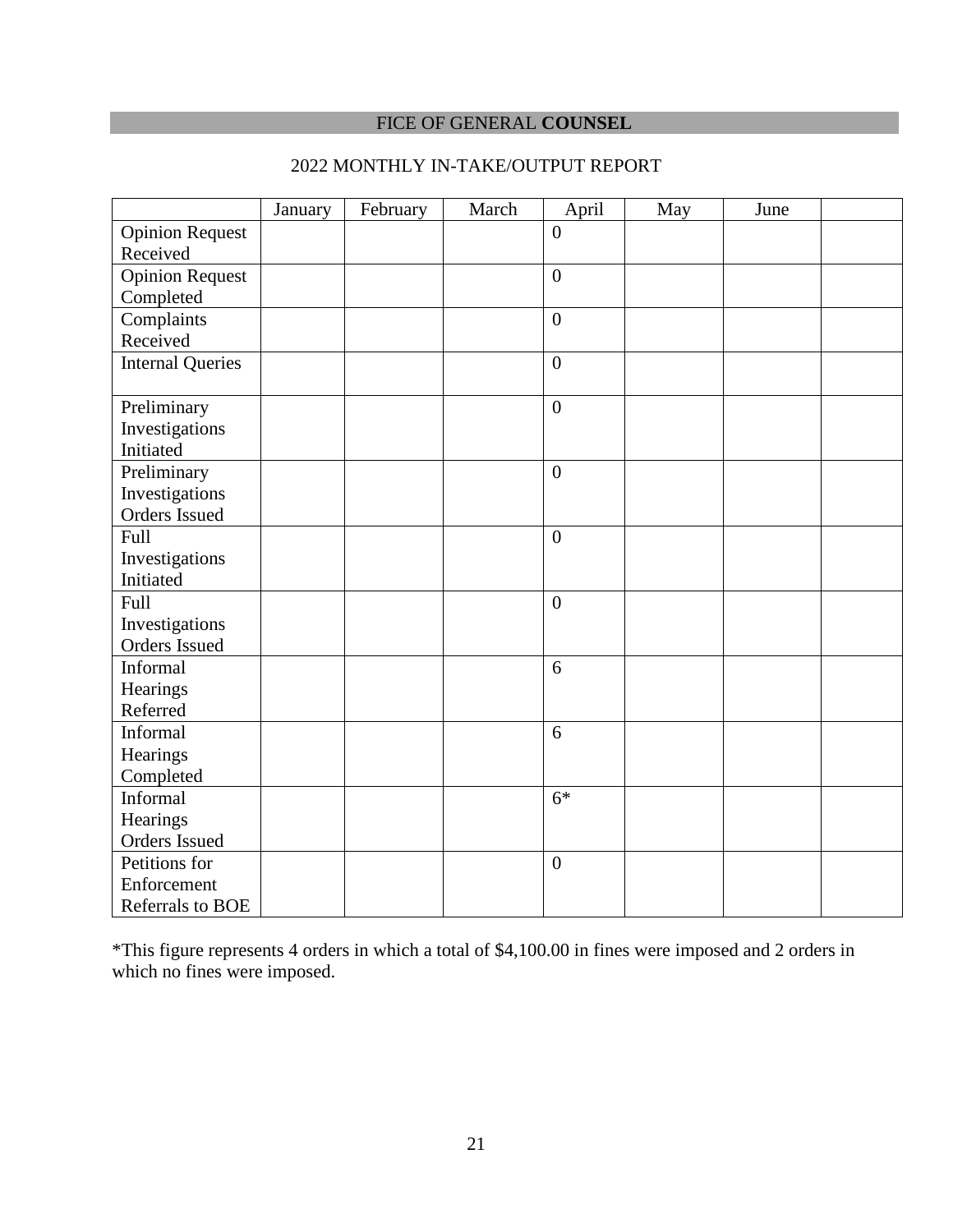Board Statistics for April 2022 Board Meeting May 4, 2022

## **PIRM**

| <b>PCC</b>                      |   |
|---------------------------------|---|
| PAC's                           |   |
| ANC's                           | 0 |
| 500 Exemption                   | 0 |
| <b>Constituent Services</b>     | 0 |
| <b>Statehood Fund</b>           | 0 |
| Initiatives                     | 0 |
| Referendum                      | 0 |
| <b>Independent Expenditure</b>  | 0 |
| <b>Fair Elections Committee</b> |   |

# **RAAD**

| <b>PCC</b>                    | $\overline{2}$                                                                          |
|-------------------------------|-----------------------------------------------------------------------------------------|
| PAC's                         | 3                                                                                       |
| <b>Constituent Services</b>   | 0                                                                                       |
| <b>Statehood Fund</b>         | $\overline{0}$                                                                          |
|                               | 34                                                                                      |
| <b>First Notices</b>          | 3                                                                                       |
| <b>Second Notices</b>         | 31                                                                                      |
|                               | 0                                                                                       |
| <b>Hearings Conducted</b>     | 0                                                                                       |
| Orders which imposed<br>fines | $\theta$                                                                                |
|                               | \$4,100.00                                                                              |
|                               | \$1,300.00                                                                              |
|                               | \$1,300.00                                                                              |
|                               | \$1,300.00                                                                              |
|                               | \$200.00                                                                                |
| Fines collected               | \$6,075.00                                                                              |
|                               | 1. Notices of Hearings<br>2. Notices and Orders Vacated<br>3.<br>4.<br>5. Fines imposed |

| \$1,300.00 | <b>Committee to Elect Jacque Patterson</b> |
|------------|--------------------------------------------|
| \$1,300.00 | Patterson for Ward 8                       |
| \$1,300.00 | Carter At-Large                            |
| \$200.00   | Paul Trantham Member At-Large              |
| \$6,075.00 |                                            |
| \$1,200.00 | <b>Capital Stonewall Democrats</b>         |
| \$3,450.00 | <b>Capital Stonewall Democrats</b>         |
| \$250.00   | D.C. Libertarian Party                     |
| \$600.00   | Oye 4 Representative 2022                  |
|            |                                            |

\$575.00 Committee to Elect Chris Edu Tech